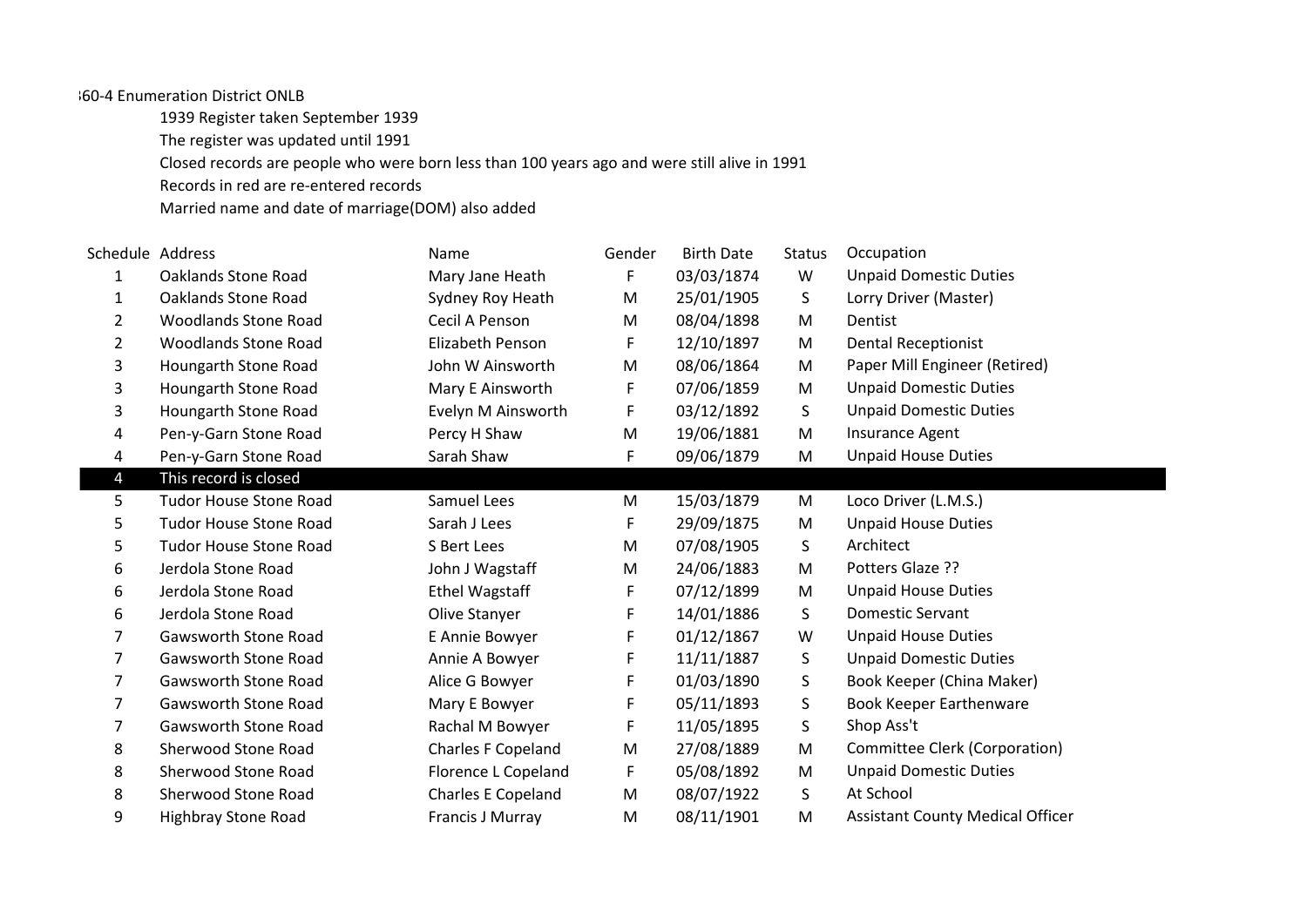| 9  | <b>Highbray Stone Road</b>  | Catherine M Murray            | F | 03/06/1906 | M         | <b>Unpaid Domestic Duties</b>                                                          |
|----|-----------------------------|-------------------------------|---|------------|-----------|----------------------------------------------------------------------------------------|
| 10 | <b>Merton Stone Road</b>    | Elsie Grayson                 | F | 08/12/1886 | W         | <b>Boarding House Keeper?</b>                                                          |
|    |                             |                               |   |            |           | Chief Technicians Manager of Bone China                                                |
| 11 | Idano Stone Road            | <b>Berthold Mosel Benedil</b> | M | 26/03/1901 | M         | Factory                                                                                |
| 11 | <b>Idano Stone Road</b>     | Halino Mosel Benedikt         | F | 30/09/1903 | ${\sf M}$ | <b>Unpaid House Duties</b>                                                             |
| 11 | Idano Stone Road            | Stella Balgauel               | F | 19/06/1901 | M         | Asst at British Commission ?2*ECM Refugees<br>Distributing Manager & Transport Company |
| 12 | The Mount Stone Road        | Remo J Pusteila               | M | 11/10/1902 | M         | Advisor                                                                                |
| 12 | The Mount Stone Road        | Lilian Pusteila               | F | 28/11/1916 | ${\sf M}$ | <b>Unpaid House Duties</b>                                                             |
| 12 | The Mount Stone Road        | <b>Beatrice Medbery?</b>      | F | 02/09/1899 | S         | <b>Bank Clerk</b>                                                                      |
| 13 | <b>Holmfield Stone Road</b> | W Rhodes Woolridge            | M | 21/01/1910 | ${\sf M}$ | Ind Lient Field Reg???                                                                 |
| 13 | <b>Holmfield Stone Road</b> | Doreen E M Woolridge          | F | 20/09/1910 | M         | <b>Unpaid Domestic Duties</b>                                                          |
| 13 | <b>Holmfield Stone Road</b> | Doreen E M Wooldridge         | F | 29/09/1910 | M         | <b>Unpaid House Duties</b>                                                             |
| 14 | <b>Garendon Stone Road</b>  | Charles E Walker              | M | 04/03/1884 | M         | <b>Chemical Cakes Manager</b>                                                          |
| 14 | <b>Garendon Stone Road</b>  | Fanny K Walker                | F | 13/01/1881 | M         | <b>Unpaid House Duties</b>                                                             |
| 14 | <b>Garendon Stone Road</b>  | Nina K Walker                 | F | 19/08/1913 | S         | <b>Hospital Nurse</b>                                                                  |
| 14 | <b>Garendon Stone Road</b>  | Leslie J Wilson               | M | 21/07/1904 | S         | <b>Bank Clerk</b>                                                                      |
| 14 | <b>Garendon Stone Road</b>  | Arthur W Howden               | M | 27/08/1912 | ${\sf M}$ | <b>Bank Clerk</b>                                                                      |
| 14 | <b>Garendon Stone Road</b>  | May G Howden                  | F | 18/08/1914 | M         | Shorthand Typist (Bank)                                                                |
| 15 | S??cliffe Stone Road        | Harold Doffman                | M | 24/05/1907 | ${\sf M}$ | Architect                                                                              |
| 15 | S??cliffe Stone Road        | Annie R Doffman               | F | 09/02/1908 | M         | Unpaid HD                                                                              |
| 15 | This record is closed       |                               |   |            |           |                                                                                        |
| 15 |                             | Joan A Needham                | F | 28/09/1921 | S.        |                                                                                        |
| 16 | Berryarbour Stone Road      | Sidney E Watts                | M | 08/06/1895 | M         | Draper                                                                                 |
| 16 | Berryarbour Stone Road      | Hilda A Watts                 | F | 19/05/1895 | M         | Draper's Asst                                                                          |
| 16 | Berryarbour Stone Road      | Elma Goodall                  | F | 24/11/1912 | S         | Draper's Asst                                                                          |
| 17 | Jesmonde Stone Road         | <b>Fredrick S Mills</b>       | M | 07/03/1877 | M         | Foreman Pottery Decorator                                                              |
| 17 | Jesmonde Stone Road         | Mary J Mills                  | F | 10/07/1884 | M         | <b>Unpaid House Duties</b>                                                             |
| 18 | <b>Beeches Stone Road</b>   | Cecil Laycock                 | M | 14/11/1911 | M         | Municipal Engineer & Surveyor                                                          |
| 18 | <b>Beeches Stone Road</b>   | Vera M Laycock                | F | 14/12/1910 | ${\sf M}$ | <b>Unpaid House Duties</b>                                                             |
| 19 | Glenroyd Stone Road         | F Thomas Chesworth            | M | 22/10/1871 | ${\sf M}$ | <b>Colliery Cashier</b>                                                                |
| 19 | <b>Glenroyd Stone Road</b>  | Lavinia Chesworth             | F | 06/05/1873 | M         | <b>Unpaid House Duties</b>                                                             |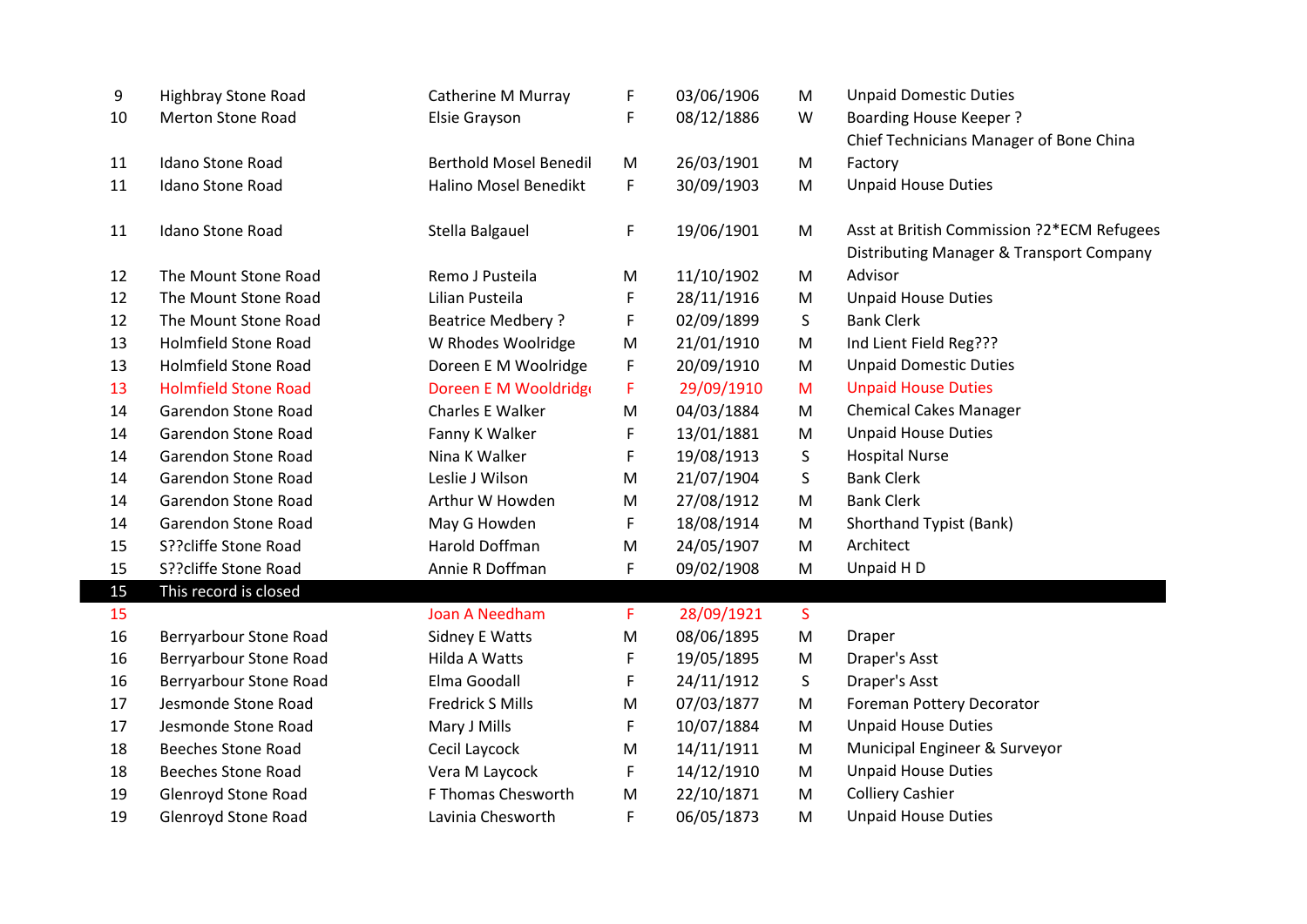| 19 | Glenroyd Stone Road          | Florence A Chesworth  | F  | 11/06/1913 | M           | <b>Unpaid House Duties</b>      |
|----|------------------------------|-----------------------|----|------------|-------------|---------------------------------|
| 20 | Lethbridge Stone Road        | James Moss            | M  | 05/03/1889 | M           | <b>Commission Agent</b>         |
| 20 | Lethbridge Stone Road        | <b>Gladys Moss</b>    | F  | 17/02/1894 | M           | <b>Unpaid House Duties</b>      |
| 20 |                              | <b>Gladys Moss</b>    | F  | 17//2/1904 | M           | <b>Unpaid House Duties</b>      |
| 20 | Lethbridge Stone Road        | Daisy Moss            | F  | 02/04/2019 | S           | Hairdresser                     |
|    |                              |                       |    |            |             |                                 |
| 20 | Lethbridge Stone Road        | <b>William Moss</b>   | M  | 07/01/1922 | S           | Apprentice Mechanic, Bus Garage |
| 20 | Lethbridge Stone Road        | <b>Alex Moss</b>      | M  | 22/09/1924 | S           | <b>Commission Agent's Clerk</b> |
| 20 | This record is closed        |                       |    |            |             |                                 |
| 20 | Lethbridge Stone Road        | Hannah Gibbon         | F. | 18/10/1905 | M           | Servant                         |
| 21 | <b>Straunten Stone Road</b>  | John H Dair           | M  | 15/11/1894 | M           | China Manufacturer              |
| 21 | <b>Straunten Stone Road</b>  | Daisy H Dair          | F  | 16/09/1898 | M           | <b>Unpaid House Duties</b>      |
| 21 | <b>Straunten Stone Road</b>  | Elizabeth Jeanne Dair | F  | 01/07/1929 | S           | At School                       |
| 22 | Fair View Stone Road         | Anne Sherwin          | F  | 17/08/1874 | W           | <b>Unpaid House Duties</b>      |
| 23 | Someries Stone Road          | George Wood           | M  | 24/06/1892 | M           | Grocer                          |
| 23 | Someries Stone Road          | Nellie M Wood         | F  | 18/11/1901 | M           | <b>Unpaid House Duties</b>      |
| 23 | This record is closed        |                       |    |            |             |                                 |
| 23 | This record is closed        |                       |    |            |             |                                 |
| 23 | Someries Stone Road          | Madge Wood            | F. | 14/04/1935 | $\mathsf S$ | Under School Age                |
| 24 | West View Stone Road         | <b>Edith Knapper</b>  | F  | 28/01/1879 | S           | <b>Unpaid House Duties</b>      |
| 24 | West View Stone Road         | Guy Knapper           | M  | 03/02/1894 | S           | Elec Light Examiner (LMS)       |
| 25 | <b>Redlands Stone Road</b>   | Harry Gerner          | M  | 04/04/1906 | M           | <b>Bank Cashier</b>             |
| 25 | <b>Redlands Stone Road</b>   | Freda I Gerner        | F  | 23/09/1911 | M           | <b>Unpaid House Duties</b>      |
| 25 | This record is closed        |                       |    |            |             |                                 |
| 25 | <b>Redlands Stone Road</b>   | Gladys J Evans        | F  | 21/05/1916 | S           | <b>Bank Clerk</b>               |
| 25 | <b>Redlands Stone Rd</b>     | <b>Gladys A Evans</b> | F  | 21/05/1917 | S           | <b>Bank Clerk</b>               |
| 25 | <b>Redlands Stone Road</b>   | Grace M Aldridge      | F  | 22/10/1919 | S           | <b>Bank Clerk</b>               |
| 25 | <b>Redlands Stone Road</b>   | Margaret Burter       | F  | 22/11/1921 | S           | <b>Bank Clerk</b>               |
| 26 | <b>Grangemore Stone Road</b> | Bingham               | F  | 04/01/1910 | $\sf S$     | <b>Hospital Sister</b>          |
| 26 | <b>Grangemore Stone Road</b> | <b>Maggie Billing</b> | F  | 30/11/1909 | S           | <b>Hospital Sister</b>          |
| 27 | Stoneleigh Stone Road        | Thomas Boulton        | M  | 09/12/1903 | M           | Railway Clerk                   |
| 27 | Stoneleigh Stone Road        | Madeline A S Boulton  | F  | 12/03/1903 | M           | <b>Unpaid House Duties</b>      |
| 27 | Stoneleigh Stone Road        | Peter Boulton         | M  | 10/05/1929 | S           | At School                       |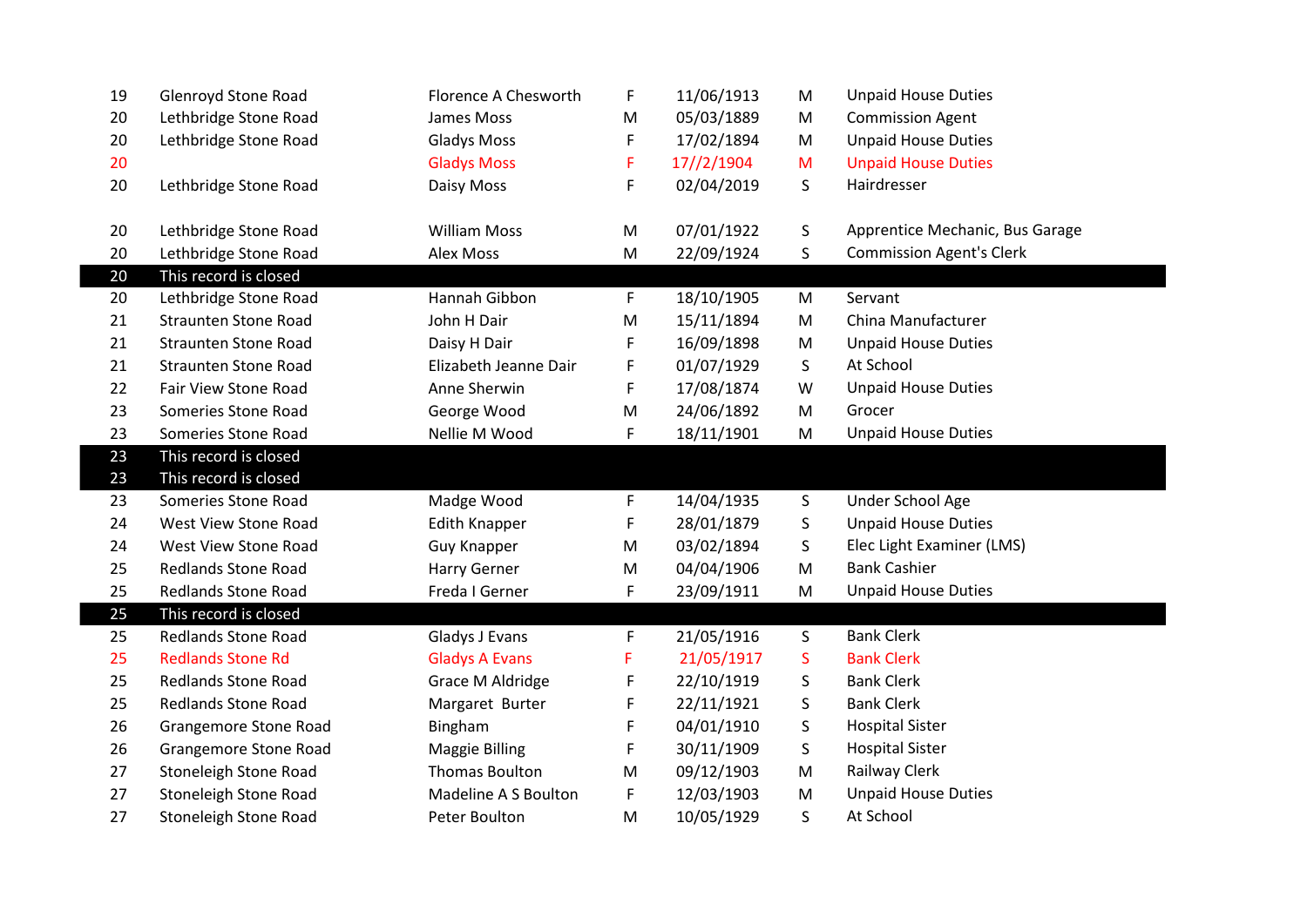| 27 | Stoneleigh Stone Road        | <b>Albert Akers</b>           | M | 30/06/1869 | W           | Raillway Clerk (Retired)                    |
|----|------------------------------|-------------------------------|---|------------|-------------|---------------------------------------------|
| 28 | <b>Lockford Stone Road</b>   | <b>Richard Brown</b>          | M | 25/08/1872 | M           | <b>Foreman Sanitary Fitter</b>              |
| 28 | Lockford Stone Road          | Ada M Brown                   | F | 22/06/1872 | M           | <b>Unpaid House Duties</b>                  |
| 29 | <b>Carlton Stone Road</b>    | <b>Fredrrick Hand</b>         | M | 01/04/1898 | M           | Tobacconist (Proprieter)                    |
|    |                              |                               |   |            |             | Part - time Asst Tobacconist & Unpaid House |
| 29 | <b>Carlton Stone Road</b>    | Audrey K Hand                 | F | 30/10/1901 | M           | <b>Duties</b>                               |
| 29 | This record is closed        |                               |   |            |             |                                             |
| 29 | This record is closed        |                               |   |            |             |                                             |
| 30 | <b>Homeland Stone Road</b>   | Reginald G Cocker             | M | 26/10/1894 | M           | Railway Clerk                               |
| 30 | <b>Homeland Stone Road</b>   | Ivy M Cocker                  | F | 23/04/1901 | M           | <b>Unpaid House Duties</b>                  |
| 30 | This record is closed        |                               |   |            |             |                                             |
| 30 | <b>Homeland Stone Road</b>   | <b>William Humphreys</b>      | M | 03/06/1858 | M           | Stationmaster (Retired)                     |
| 30 | <b>Homeland Stone Road</b>   | Mary H Humphreys              | F | 15/08/1867 | ${\sf M}$   | <b>Unpaid House Duties</b>                  |
| 31 | <b>Dancourt Stone Road</b>   | <b>Alfred Birks</b>           | M | 26/01/1881 | ${\sf M}$   | Retail Dairyman                             |
| 31 | <b>Dancourt Stone Road</b>   | Gertrude A Birks              | F | 13/11/1885 | M           | <b>Unpaid House Duties</b>                  |
| 32 | Veldre Stone Road            | <b>William Robert Tomlins</b> | M | 25/04/1897 | M           | Railway Clerk                               |
| 32 | <b>Veldre Stone Road</b>     | <b>Florence M Tomlinson</b>   | F | 19/04/1894 | ${\sf M}$   | <b>Unpaid House Duties</b>                  |
| 32 | Veldre Stone Road            | Lorna F K Butler              | F | 19/06/1919 | $\mathsf S$ | <b>Bank Clerk</b>                           |
| 33 | 3 Veldre Stone Road          | <b>Arthur Hollis</b>          | M | 04/06/1892 | M           | Railway Porter                              |
| 33 | 3 Veldre Stone Road          | Lillian M Hollis              | F | 05/05/1898 | ${\sf M}$   | <b>Unpaid House Duties</b>                  |
| 33 | 3 Veldre Stone Road          | Joan C Hollis                 | F | 11/03/1922 | S           | Librarian junior Asst                       |
| 33 | This record is closed        |                               |   |            |             |                                             |
| 33 | 3 Veldre Stone Road          | <b>Albert Roberts</b>         | M | 10/08/1862 | S           | Designer Retired                            |
| 33 | 3 Veldre Stone Road          | <b>Florence E Holmes</b>      | F | 15/09/1918 | S           | <b>Bank Clerk</b>                           |
| 33 | 3 Veldre Stone Road          | Evelyn J Ford                 | F | 24/03/1919 | $\sf S$     | <b>Bank Clerk</b>                           |
| 34 | Institute Cottage Stone Road | William Henry Allen           | M | 27/04/1886 | M           | Caretaker RAFVR Town Centre                 |
| 34 | Institute Cottage Stone Road | Henrietta Allen               | F | 25/10/1894 | M           | <b>Unpaid House Duties</b>                  |
| 34 | Institute Cottage Stone Road | Henrietta Allen               | F | 02/08/1920 | S           | <b>Student Teacher</b>                      |
| 35 | The Cottage Stone Road       | John S Gouldstone             | M | 12/12/1903 | M           | Lorry Driver                                |
| 35 | The Cottage Stone Road       | Freda D Gouldstone            | F | 03/03/1899 | M           | <b>Unpaid House Duties</b>                  |
| 35 | This record is closed        |                               |   |            |             |                                             |
| 35 | This record is closed        |                               |   |            |             |                                             |
| 35 | This record is closed        |                               |   |            |             |                                             |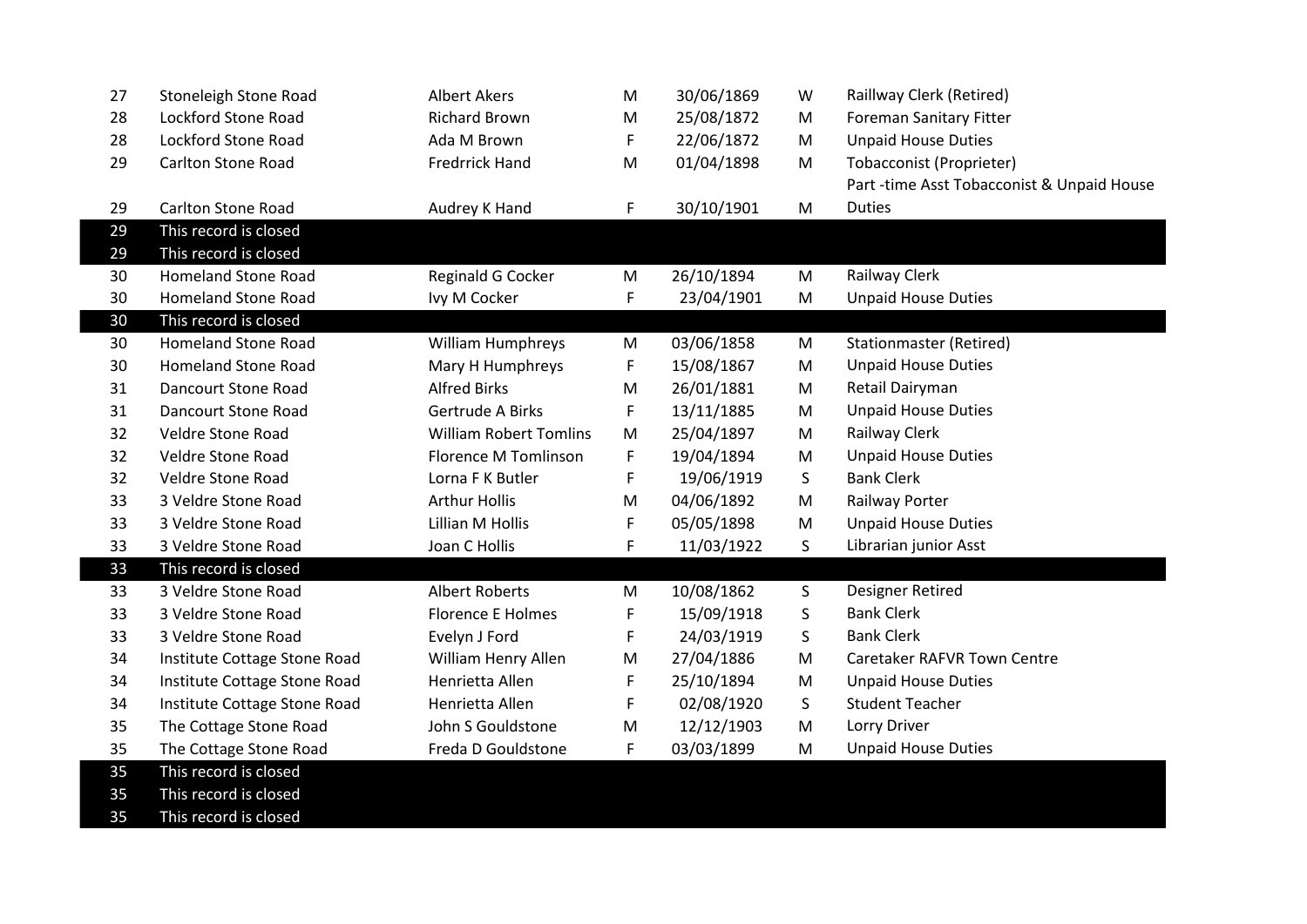| 35 | This record is closed            |                        |             |            |              |                                        |
|----|----------------------------------|------------------------|-------------|------------|--------------|----------------------------------------|
| 35 | This record is closed            |                        |             |            |              |                                        |
| 35 | This record is closed            |                        |             |            |              |                                        |
| 36 | Old School House Stone Road      | John Fraser            | M           | 07/10/1886 | M            | <b>Scaffolding Supervisor</b>          |
| 36 | <b>Old School House</b>          | <b>John H Fraser</b>   | M           | 07/10/1988 |              | <b>Scaffolding supervisor</b>          |
| 36 | Old School House Stone Road      | Alice Rose Fraser      | $\mathsf F$ | ??/??/1878 | M            | <b>Unpaid House Duties</b>             |
| 36 | Old School House Stone Road      | N C Cummings           | M           | 26/05/1910 | M            | Scaffolding                            |
| 36 | Old School House Stone Road      | <b>E C Cummings</b>    | F           | 08/09/1910 | M            |                                        |
| 36 | This record is closed            |                        |             |            |              |                                        |
| 36 | Old School House Stone Road      | A J Griffley           | $\mathsf F$ | 30/11/1902 | M            | Waitress                               |
| 36 | Old School House Stone Road      | C T E Griffley         | M           | 21/05/1927 | $\sf S$      | At School                              |
| 36 | Old School House Stone Road      | Patricia Griffley      | F           | 30/04/1928 | S            | At School                              |
| 36 | This record is closed            |                        |             |            |              |                                        |
| 37 | Old School Cottage Stone Road    | Annie M Carter         | $\mathsf F$ | 07/09/1870 | $\mathsf{S}$ | <b>Unpaid House Duties</b>             |
| 37 | Old School Cottage Stone Road    | H Mary Stephens        | F           | 19/04/1852 | S            | Housekeeper (Retired)                  |
| 38 | Priory Cottage Stone Road        | <b>William Perrins</b> | M           | 20/03/1898 | M            | Cowman                                 |
| 38 | <b>Priory Cottage Stone Road</b> | Mary J Perrins         | F           | 26/11/1899 | M            | Charwoman                              |
| 38 | Priory Cottage Stone Road        | Daisy Perrins          | F           | 14/03/1928 | $\sf S$      | At School                              |
| 38 | Priory Cottage, Stone Road       | <b>Robert Perrins</b>  | M           | 15/11/1929 | S            | At School                              |
|    |                                  |                        |             |            |              |                                        |
| 39 | Trentham Priory, Stone Road      | Adolph H C Wenger      | M           | 28/09/1877 | M            | Managing Director, Colour Manufacturer |
| 39 | Trentham Priory, Stone Road      | Isabelle Wenger        | $\mathsf F$ | 27/04/1880 | M            | <b>House Duties Unpaid</b>             |
| 39 | Trentham Priory, Stone Road      | John A Clancy          | M           | 06/03/1913 | S            | <b>House Butler</b>                    |
| 39 | Trentham Priory, Stone Road      | Berry Hodgshon         | F           | 02/04/1917 | S            | Cook                                   |
| 39 | Trentham Priory, Stone Road      | Jesse J Griffiths      | M           | 12/06/1890 | S            | Manservant                             |
| 39 | Trentham Priory, Stone Road      | Nora Beeston           | F           | 04/01/1920 | S            | Housemaid                              |
| 39 | This record is closed            |                        |             |            |              |                                        |
| 40 | 2 Allerton Road                  | <b>Thomas Horwill</b>  | M           | 02/07/1884 | M            | <b>Builder &amp; Contractor</b>        |
| 40 | 2 Allerton Road                  | Adelaide Horwill       | $\mathsf F$ | 29/12/1896 | M            | <b>Unpaid House Duties</b>             |
| 41 | 4 Allerton Road                  | <b>Clement Howson</b>  | M           | 04/07/1887 | M            | <b>Certified Accountant</b>            |
| 41 | 4 Allerton Road                  | Marion R Howson        | F           | 29/06/1896 | M            | <b>Unpaid House Duties</b>             |
| 41 | This record is closed            |                        |             |            |              |                                        |
| 41 | This record is closed            |                        |             |            |              |                                        |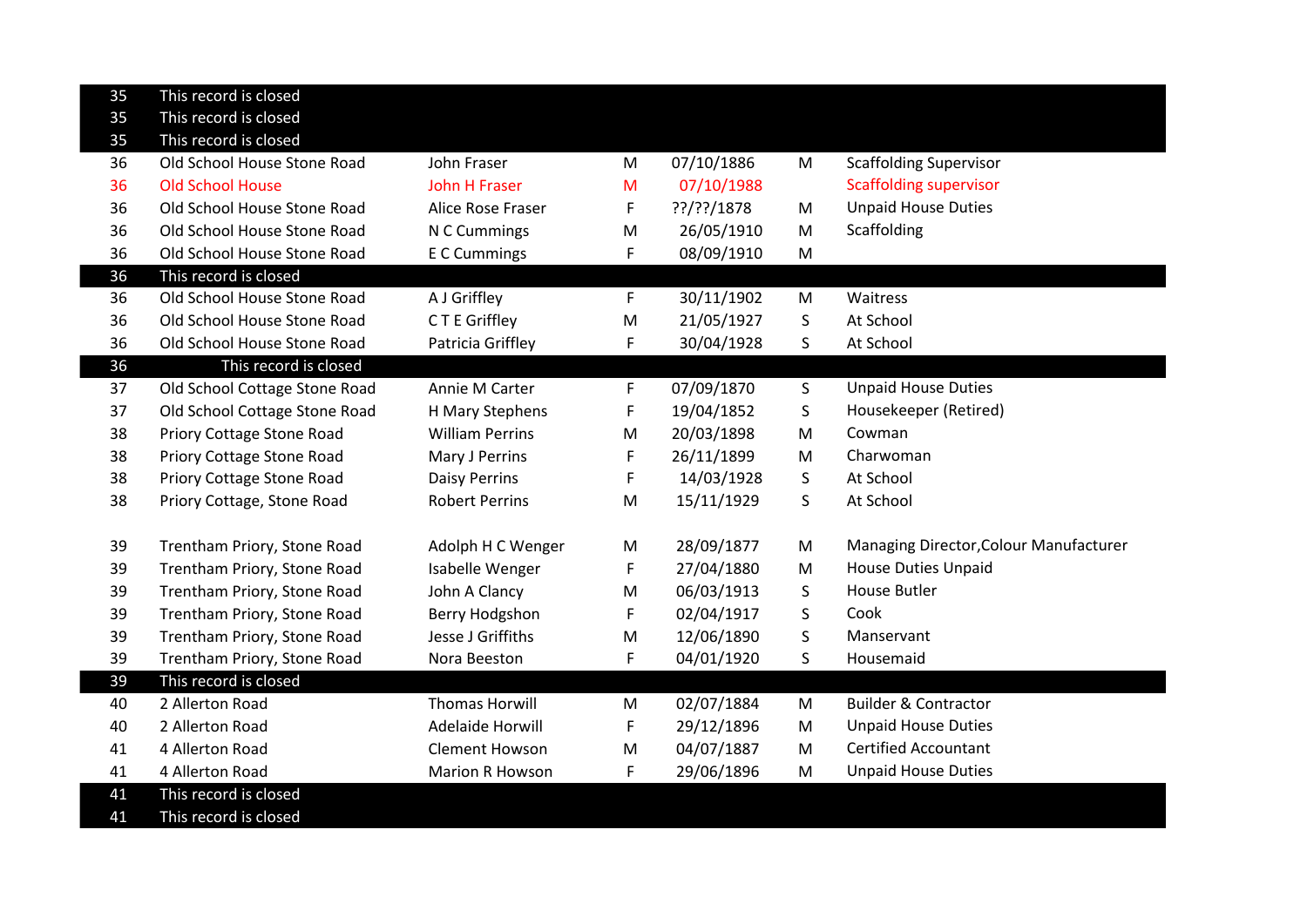| 42 | 1 Allerton Road        | Wilfred C Long            | M | 21/01/1904 | S       | <b>Bank Clerk</b>                  |
|----|------------------------|---------------------------|---|------------|---------|------------------------------------|
| 42 | 1 Allerton Road        | Cyril B Jones             | M | 25/01/1900 | M       | <b>Bank Clerk</b>                  |
| 42 | 1 Allerton Road        | Annie B M Jones           | F | 03/07/1900 | M       | <b>Unpaid House Duties</b>         |
| 42 | 1 Allerton Road        | Graham H Jones            | M | 18/09/1926 | S       | At School                          |
| 42 | 1 Allerton Road        | Charles Eccleston         | M | 31/12/1852 | M       | retired Colliery Deputy            |
| 42 | 1 Allerton Road        | Minnie Eccleston          | F | 21/06/1890 | S       | <b>Chemists Assistant</b>          |
| 43 | 3 Allerton Road        | E George McDonnell        | M | 18/06/1910 | M       | <b>Chartered Architect</b>         |
| 43 |                        | <b>E George McDonnell</b> | M | 18/06/1910 | M       | <b>Chartered architect</b>         |
| 43 | 3 Allerton Road        | Doreen V McDonnell        | F | 05/01/1916 | M       | <b>Unpaid House Duties</b>         |
| 43 | 3 Allerton Road        | William G Urion           | M | 15/10/1888 | M       | <b>Bankers Clerk</b>               |
| 43 | 3 Allerton Road        | Sidney S Storey           | M | 11/12/1887 | M       | <b>Bankers Clerk</b>               |
| 44 | 6 Allerton Road        | Norman Sinclair           | M | 26/05/1880 | M       | <b>Pottery Colour Manufacturer</b> |
| 44 | <b>6 Allerton Road</b> | <b>Norman Sinclair</b>    | M | 26/05/1880 | M       | <b>Colour Manufacturer</b>         |
| 44 | 6 Allerton Road        | Gladys L Sinclair         | F | 22/06/1904 | M       | <b>Unpaid House Duties</b>         |
| 44 |                        | <b>Gladys L Sinclair</b>  | F | 22/06/1904 | M       |                                    |
| 44 | 6 Allerton Road        | <b>Millicent A Urobbs</b> | F | 01/02/1901 | M       | Incapacitated                      |
| 45 | 8 Allerton Road        | James Heath               | M | 27/09/1873 | M       | <b>Retired Railway Porter</b>      |
| 45 | 8 Allerton Road        | Eliza Heath               | F | 14/10/1870 | M       | <b>Unpaid House Duties</b>         |
| 45 | 8 Allerton Road        | Dorothy Heath             | F | 08/02/1904 | S       | Typist                             |
| 46 | 10 Allerton Road       | James E Robinson          | M | 14/03/1895 | M       | Master Builder                     |
| 46 | 10 Allerton Road       | Margaret Robinson         | F | 26/12/1892 | M       | <b>Unpaid House Duties</b>         |
| 46 | 10 Allerton Road       | Ivy Robinson              | F | 13/11/1919 | $\sf S$ | <b>Builder's Clerk</b>             |
| 47 | 12 Allerton Road       | <b>Frederick S Jones</b>  | M | 17/01/1888 | M       | <b>Builder's Merchant</b>          |
| 47 | 12 Allerton Road       | <b>Marion Jones</b>       | F | 18/03/1892 | M       | <b>Unpaid House Duties</b>         |
| 47 | 12 Allerton Road       | <b>Marion M Jones</b>     | F | 18/12/1920 | S       | <b>Unpaid House Duties</b>         |
| 47 | 12 Allerton Road       | <b>Edith Ralphs</b>       | F | 28/09/1888 | $\sf S$ | <b>Domestic Servant</b>            |
| 48 | Gandia                 | Norman Bell               | M | 30/07/1897 | M       | <b>Wholesale Grocer</b>            |
| 48 |                        | <b>Norman Bell</b>        | M | 30/07/1897 | M       |                                    |
| 49 | 16 Allerton Road       | <b>Dilys Paull</b>        | F | 22/09/1866 | M       | <b>Unpaid House Duties</b>         |
| 49 | This record is closed  |                           |   |            |         |                                    |
| 49 | 16 Allerton Road       | Desmey R Paull            | M | 28/01/1933 | S       | At School                          |
| 49 | 16 Allerton Road       | Stella I Holes            | F | 23/06/1912 | S       | <b>Bank Clerk</b>                  |
| 49 | 16 Allerton Road       | Joan Holdstock            | F | 12/09/1918 | S       | <b>Bank Clerk</b>                  |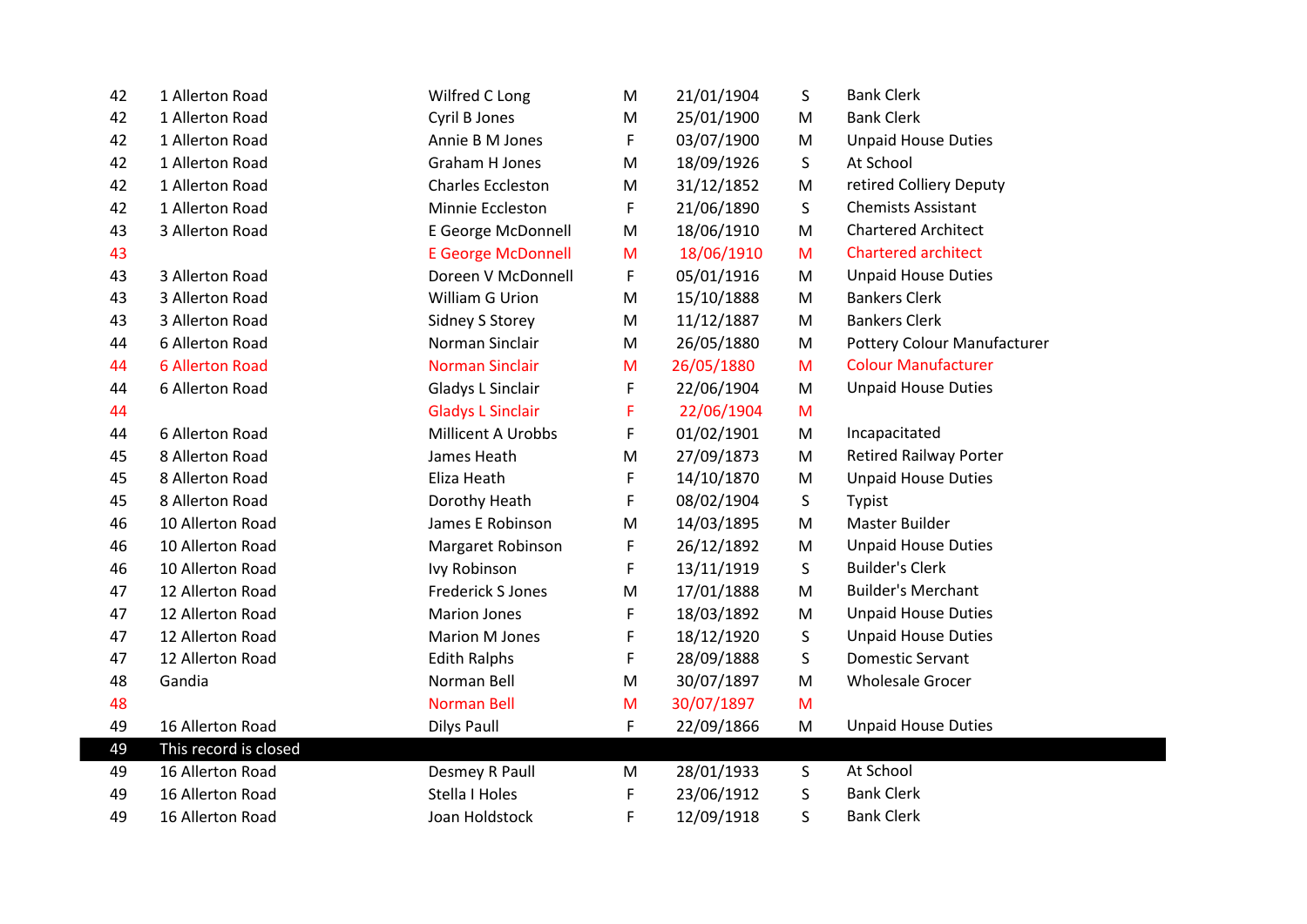| 50 | Lancaster House               | <b>Francis Burns</b>  | M  | 18/02/1908 | M         | Insurance Inspector                     |
|----|-------------------------------|-----------------------|----|------------|-----------|-----------------------------------------|
| 50 | Lancaster House Allerton Road | Francesca Burns       | F. | 14/10/1911 | ${\sf M}$ | <b>Unpaid House Duties</b>              |
|    |                               |                       |    |            |           | Junior Execitive Office at HM Paymaster |
| 50 | Lancaster House Allerton Road | Frank S Gurney        | M  | 28/05/1895 | M         | General                                 |
| 51 | <b>Batholm Allerton Road</b>  | Mary Parker           | F  | 07/10/1861 | W         | <b>Private Means</b>                    |
| 51 | <b>Batholm Allerton Road</b>  | <b>Thomas Parker</b>  | M  | 06/09/1891 | ${\sf M}$ | Civil Servant Ministry of Labour        |
| 51 | <b>Batholm Allerton Road</b>  | <b>Elsie Parker</b>   | F  | 08/10/1895 | M         | <b>Unpaid House Duties</b>              |
| 52 | Lyndhurst Allerton Road       | <b>Henry Smith</b>    | M  | 28/02/1890 | M         | Merchant Tailor (Master)                |
| 52 | Lyndhurst Allerton Road       | <b>Eveline Smith</b>  | F  | 06/09/1894 | M         | <b>Unpaid House Duties</b>              |
| 52 | Lyndhurst Allerton Road       | Barry Worthing Smith  | M  | 19/08/1925 | S         | At School                               |
| 53 | 18 Allerton Road              | Victor O Shaw         | M  | 05/12/1891 | M         | (Master) Dairyman                       |
| 53 | 18 Allerton Road              | Nancy Shaw            | F  | 04/02/1894 | M         | <b>Unpaid House Duties</b>              |
| 53 | 18 Allerton Road              | Noman Shaw            | M  | 16/06/1921 | S         | Sorting Clerk and Telegraphist          |
| 53 | 18 Allerton Road              | Joan C Shaw           | F  | 02/02/1927 | S         | At School                               |
|    |                               |                       |    |            |           |                                         |
| 54 | 20 Allerton Road              | John J Walklate       | M  | 06/05/1875 | M         | Chief Clerk Earthenware Manufacturer    |
| 54 | 20 Allerton Road              | Emma Walklate         | F  | 07/01/1876 | ${\sf M}$ | <b>Unpaid House Duties</b>              |
| 54 | 20 Allerton Road              | Lilian M Beech        | F  | 26/07/1891 | S         | <b>Shopkeeper Ladies Outfitters</b>     |
| 54 | 20 Allerton Road              | Arthur E Foden        | M  | 27/05/1908 | S         | Correspondence Clerk                    |
| 55 | 22 Allerton Road              | Arthur Cliff          | M  | 30/12/1897 | M         | <b>Pottery Traveller</b>                |
| 55 | 22 Allerton Road              | Annie S Cliff         | F  | 15/08/1905 | M         | <b>Unpaid House Duties</b>              |
| 55 | 22 Allerton Road              | Joan A Cliff          | F  | 30/12/1934 | S         | At School                               |
| 55 | This record is closed         |                       |    | 13/10/3?   | S         | At School                               |
| 56 | 24 Allerton Road              | James Robinson        | M  | 28/09/1870 | ??        | <b>Draper</b>                           |
| 57 | 26 Allerton Road              | Mary Elizabeth Tatler | F  | 14/07/1889 | W         | <b>Unpaid House Duties</b>              |
| 57 | 26 Allerton Road              | Margaret H Austin     | F  | 04/03/1918 | S         | <b>Bank Clerk</b>                       |
| 57 | 26 Allerton Road              | Violet K Watts        | F  | 21/03/1920 | S         | <b>Bank Clerk</b>                       |
| 58 | 28 Allerton Road              | <b>Nellie Bell</b>    | F  | 09/01/1873 | S         | Secretary (Retired)                     |
| 58 | 28 Allerton Road              | Wm E Darby            | M  | 23/12/1912 | S         | <b>Electrical Engineer</b>              |
| 59 | <b>Copmere Allerton Road</b>  | Wallace W Wakerley    | M  | 06/08/1906 | ${\sf M}$ | <b>Electric Mains Engineer</b>          |
| 59 | <b>Copmere Allerton Road</b>  | Ruth E Wakerley       | F  | 25/03/1897 | M         | <b>Unpaid House Duties</b>              |
|    |                               |                       |    |            |           |                                         |
| 60 | Clevedon Highfield Avenue     | Harry Chetwynd        | M  | 13/09/1893 | M         | Order Getter Up (Sanitary Earthenware)  |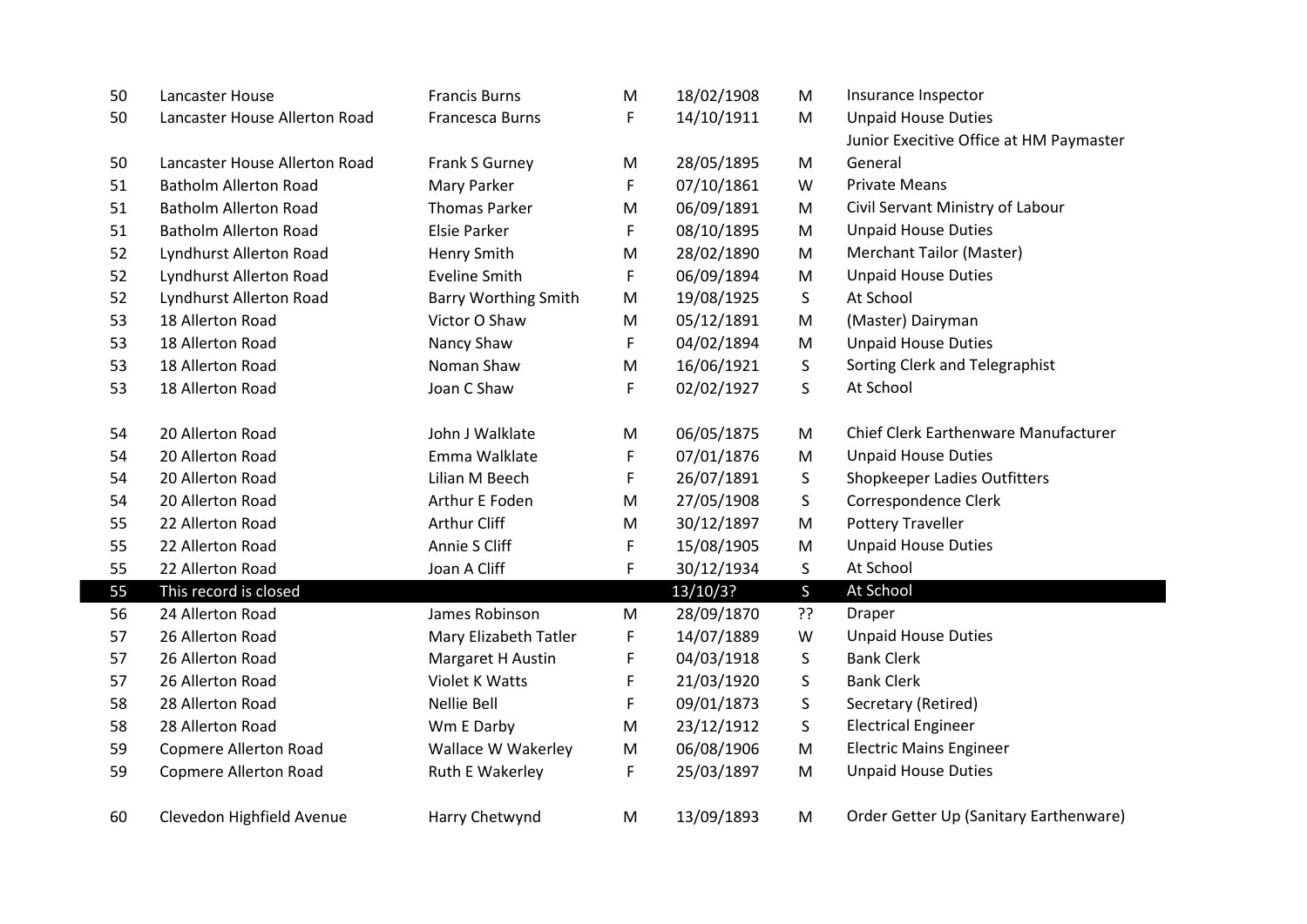| 60 | Clevedon Highfield Avenue         | May I W Chetwynd          | F | 13/06/1897 | M  | <b>Unpaid House Duties</b>          |
|----|-----------------------------------|---------------------------|---|------------|----|-------------------------------------|
| 60 | Clevedon Highfield Avenue         | Emma Smith                | F | 15/04/1865 | W  | <b>Unpaid House Duties</b>          |
| 61 | Woodland View, Highfield Avenue   | <b>Clement Gorton</b>     | M | 15/07/1905 | M  | Police Constable                    |
| 61 | Woodland View, Highfield Avenue   | <b>Edith Gorton</b>       | F | 05/12/1914 | M  | <b>Unpaid House Duties</b>          |
| 62 | Heatherlea Highfield Avenue       | Charles W Leese           | M | 27/09/1898 | M  | <b>Wages Clerk</b>                  |
| 62 | Heatherlea Highfield Avenue       | Vera J Leese              | F | 22/03/1913 | M  | <b>Unpaid House Duties</b>          |
| 62 | This record is closed             |                           |   | ??/04/1936 | S  | Under School Age                    |
| 63 | Petasholm, Highfield Avenue       | Sidney S Clarke           | M | 05/10/1901 | M  | <b>Departmental Chief Factory</b>   |
| 63 | Petasholm, Highfield Avenue       | Elsie M Clarke            | F | 08/02/1905 | M  | <b>Unpaid House Duties</b>          |
| 63 | Petasholm, Highfield Avenue       | Harvey S Clarke           | M | 03/03/1939 | S  | Under School Age                    |
| 64 | Belgaum Highfield Avenue          | M Copestake               | M | 11/10/1892 | M  | Foreman, Electric Porcelain         |
| 64 | Belgaum Highfield Avenue          | Daisy Copestake           | F | 26/12/1894 | M  | <b>Unpaid House Duties</b>          |
| 64 | Belgaum Highfield Avenue          | Harold H Cudmore          | M | 25/12/1880 | M  | <b>Bank Officer</b>                 |
| 64 | Belgaum Highfield Avenue          | Rose Cudmore              | F | 19/03/1881 | ÷. | <b>Unpaid House Duties</b>          |
| 65 | Dolamal Highfield Avenue          | Harry Bayley              | M | 15/04/1906 | M  | <b>Sheet Metal Worker</b>           |
| 65 | Dolamal Highfield Avenue          | D Sant Bayley             | F | 15/09/1904 | M  | <b>Unpaid House Duties</b>          |
|    |                                   |                           |   |            |    |                                     |
| 65 | This record is closed             |                           |   |            |    |                                     |
| 66 | 15 Highfield Avenue               | A Beryl Pace              | F | 17/09/2012 | S  | <b>Elementary School Teacher</b>    |
|    |                                   |                           |   |            |    |                                     |
| 66 | 15 Highfield Avenue               | <b>Rita Harriet Scott</b> | F | 26/11/1912 | S  | Progress Clerk Electrical Porcelain |
| 67 | Porthmeor Highfield Avenue        | H Lea Holmes              | M | 02/09/1904 | M  | Asst Schoolmaster (Elementary)      |
| 67 | Porthmeor Highfield Avenue        | Doris M Holmes            | F | 16/11/1906 | M  | <b>Unpaid House Duties</b>          |
| 67 | This record is closed             |                           |   |            |    |                                     |
| 67 | Porthmeor                         | <b>E Ann Holmes</b>       | F | 19/07/1939 | S  | Under school age                    |
| 68 | Oldersbeck Highfield Avenue       | <b>Charles E Keates</b>   | M | 13/06/1896 | M  | Civil Servant Ministry of Labour    |
| 68 | Oldersbeck Highfield Avenue       | May I Keates              | F | 05/05/1898 | M  | <b>Unpaid House Duties</b>          |
| 68 | This record is closed             |                           |   |            |    |                                     |
| 68 | This record is closed             |                           |   |            |    |                                     |
| 69 | Broadmead Highfield Avenue        | <b>Basil H Dobson</b>     | M | 09/12/1907 | M  | <b>Senior Accounts Clerk</b>        |
| 69 | Broadmead Highfield Avenue        | <b>Bernice Dobson</b>     | F | 07/01/1909 | M  | <b>Unpaid House Duties</b>          |
| 69 | <b>Broadmead Highfield Avenue</b> | Jean M Clayton            | F | 22/05/1920 | S  | <b>Bank Clerk</b>                   |
| 69 | Broadmead Highfield Avenue        | Anne Smith                | F | 17/03/2021 | S  | <b>Bank Clerk</b>                   |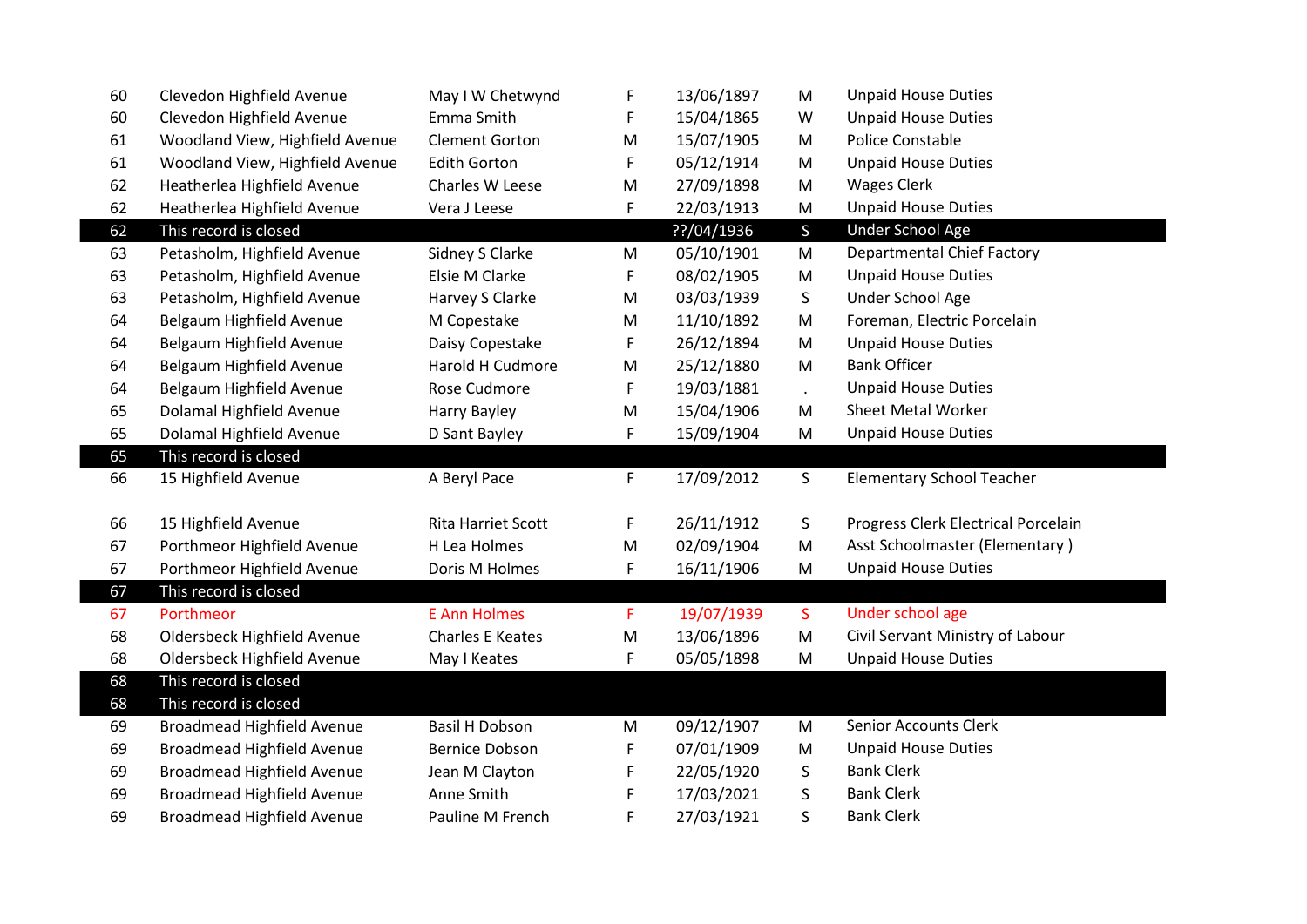| 70 | Fraudor Highfield Avenue    | <b>Frank Hancock</b>    | M           | 09/01/1912 | M           | Electrical Engineer (Garage Diesel) |
|----|-----------------------------|-------------------------|-------------|------------|-------------|-------------------------------------|
| 70 | Fraudor Highfield Avenue    | May D Hancock           | F           | 29/05/1912 | M           | <b>Unpaid House Duties</b>          |
| 70 | This record is closed       |                         |             |            |             |                                     |
| 70 | This record is closed       |                         |             |            |             |                                     |
| 70 | Fraudor Highfield Avenue    | Mary A Ray              | $\mathsf F$ | 19/09/1900 | $\mathsf S$ | <b>Domestic Servant</b>             |
| 71 | Highfields Highfield Avenue | A Pointon               | M           | 18/07/1863 | M           | <b>Retired Coach Smith</b>          |
| 71 | Highfields Highfield Avenue | Sarah L Pointon         | F           | 07/09/1863 | M           | <b>Unpaid House Duties</b>          |
| 71 | Highfields Highfield Avenue | Arthur E Pointon        | M           | 26/11/1913 | M           | Turner (Lathe) Mer?                 |
| 71 | Highfields Highfield Avenue | <b>Maud Pointon</b>     | F           | 20/09/1914 | M           | <b>Unpaid House Duties</b>          |
| 71 | This record is closed       |                         |             |            |             |                                     |
| 72 | The Mount Highfield Avenue  | Mary E Hughes           | F           | 31/07/1877 | W           | <b>Unpaid House Duties</b>          |
| 72 | The Mount Highfield Avenue  | Norman Hughes           | M           | 18/01/1910 | S           | <b>Gentlemans Outfitter</b>         |
| 72 | <b>The Mount</b>            | <b>Norman Hughes</b>    | M           | 18/01/1910 | S.          | <b>Gentlemans Outfitter</b>         |
| 72 | The Mount Highfield Avenue  | Alfred G Burn           | M           | 21/02/1886 | W           | <b>Bank Official</b>                |
| 73 | The Crest Highfield Avenue  | Edgar fieldhouse        | M           | 09/01/1897 | M           | Motor Works Fitter/Firer?           |
| 73 | The Crest Highfield Avenue  | <b>Mabel Fieldhouse</b> | F           | 20/10/1901 | M           | <b>Unpaid House Duties</b>          |
| 73 | The Crest Highfield Avenue  | Barbara Fieldhouse      | F           | 03/09/1929 | S           | At School                           |
| 73 | The Crest Highfield Avenue  | Joyce M Wiseman         | F           | 22/04/1915 | S           | <b>Bank Clerk</b>                   |
| 73 | The Crest Highfield Avenue  | Sybil R C Carden        | F           | 04/11/1899 | S.          | <b>Bank Clerk</b>                   |
| 74 | Fieldside Highfield Avenue  | Harold G Bloore         | M           | 26/04/1907 | M           | <b>Chartered Architect</b>          |
| 74 | Fieldside Highfield Avenue  | Mary B Bloore           | F           | 29/01/1909 | M           | <b>Unpaid House Duties</b>          |
| 74 | Fieldside Highfield Avenue  | Janet Bloore            | F           | 15/07/1937 | S           | Under School Age                    |
| 74 | Fieldside Highfield Avenue  | Joseph H Hill           | M           | 26/07/1876 | M           | <b>Corporation Cashier</b>          |
| 74 | Fieldside Highfield Avenue  | Anne Hill               | F           | 07/07/1877 | M           | <b>Unpaid House Duties</b>          |
| 75 | Tralee Highfield Avenue     | Joseph P Gallacher      | M           | 13/05/1898 | M           | Motor & Accessory sales             |
| 75 | Tralee Highfield Avenue     | Mary Gallacher          | $\mathsf F$ | 20/10/1906 | M           | <b>Unpaid House Duties</b>          |
| 75 | Tralee Highfield Avenue     | Michael Paul Gallacher  | M           | 03/11/1936 | S           | Under School Age                    |
| 75 | This record is closed       |                         |             |            |             |                                     |
| 75 | Tralee Highfield Avenue     | Phyllis A Jordan        | F           | 23/12/1914 | S           | <b>Bank Clerk</b>                   |
| 76 | Avalon Highfields Avenue    | Ellen B Need            | F           | 23/06/1863 | M           | <b>Unpaid House Duties</b>          |
| 76 | Avalon Highfields Avenue    | F Arthur Need           | M           | 26/07/1865 | M           | Lorry Driver                        |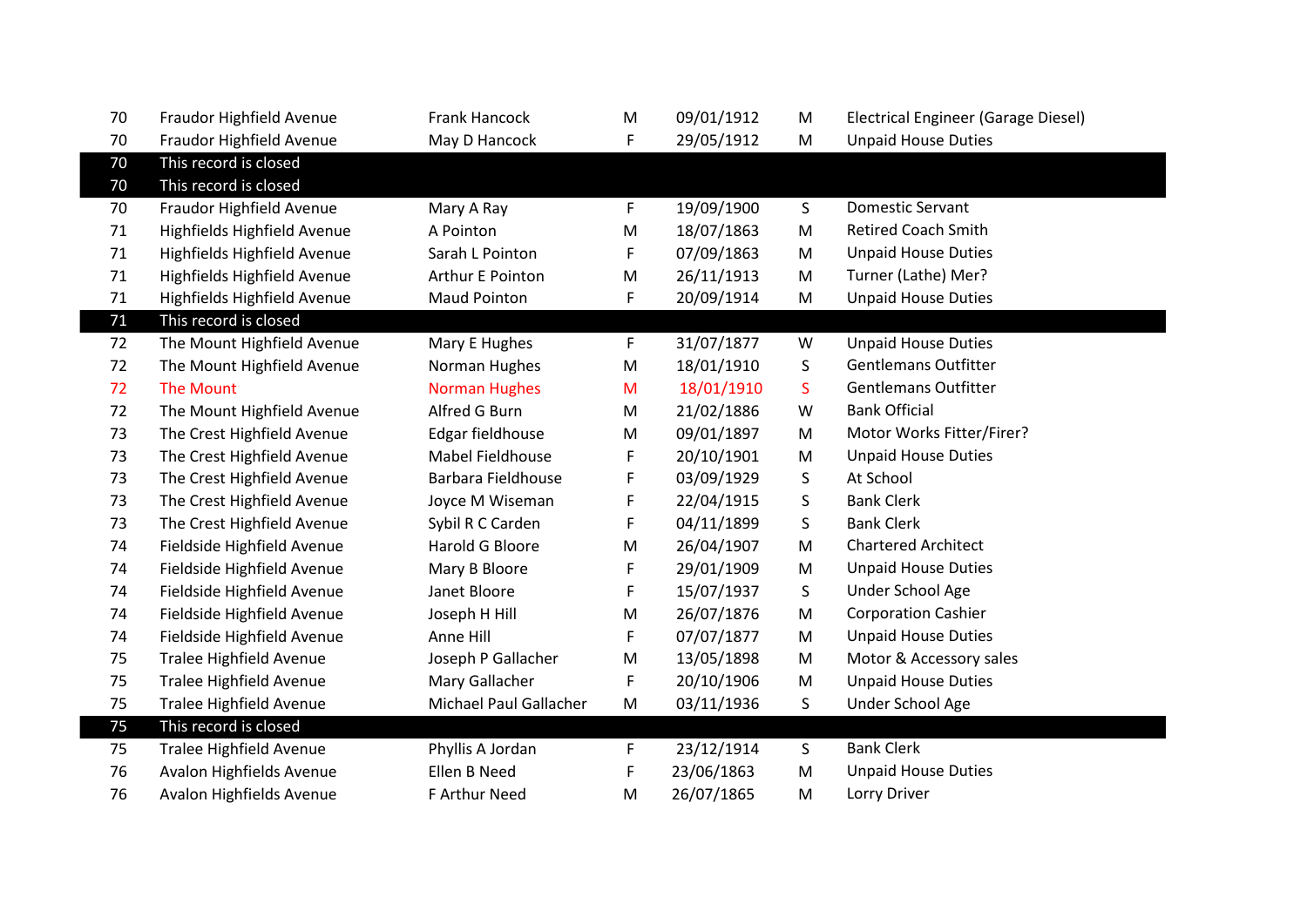| 76 | Avalon Highfields Avenue          | Frank H Kohl             | M         | 27/10/1907 | S            | Service Engineer Elec' Photographic Installer? |
|----|-----------------------------------|--------------------------|-----------|------------|--------------|------------------------------------------------|
| 77 | Longeaves Highfields Avenue       | John T Durose            | M         | 08/05/1891 | M            | <b>Traveller Potters Materials</b>             |
| 77 | Longeaves Highfields Avenue       | <b>Elsie Durose</b>      | F         | 29/04/1892 | M            | <b>Unpaid House Duties</b>                     |
| 77 | Longeaves Highfields Avenue       | John F Durose            | M         | 18-May     | S            | Apprentice draughtsman                         |
| 77 | This record is closed             |                          |           |            |              |                                                |
| 77 | Longeaves Highfields Avenue       | <b>Susannah Thomas</b>   | F         | 16/04/1862 | W            | Retired (HD)                                   |
| 77 | Longeaves Highfields Avenue       | Denis Wheatley           | M         | 19/09/1908 | M            | <b>Bank Official</b>                           |
| 78 | Steephill Highfields Avenue       | Sydney Folkes            | M         | 05/05/1897 | M            | <b>Commercial Clerk Tyre Factory</b>           |
| 78 | Steephill Highfields Avenue       | Lilian M Folkes          | F         | 01/03/1893 | M            | <b>Unpaid House Duties</b>                     |
| 78 | Steephill Highfields Avenue       | Raymond V Folkes         | M         | 03/03/1926 | S            | At School                                      |
| 78 | Steephill Highfields Avenue       | John A Folkes            | ${\sf M}$ | 04/07/1930 | S            | At School                                      |
| 79 | Cynbal Highfields Avenue          | Harry G H Townsend       | M         | 14/06/1906 | M            | <b>Bank Clerk</b>                              |
| 79 | Cynbal Highfields Avenue          | Enis C Townsend          | F         | 29/07/1903 | M            | <b>Unpaid House Duties</b>                     |
| 79 | This record is closed             |                          |           |            |              |                                                |
| 80 | West View Highfields Avenue       | <b>Edgar J Godfrey</b>   | M         | 12/03/1907 | M            | <b>Tile Traveller</b>                          |
| 80 | West View Highfields Avenue       | <b>Beatrice Godfrey</b>  | F         | 02/05/1908 | M            | <b>Unpaid House Duties</b>                     |
| 80 | This record is closed             |                          |           |            |              |                                                |
| 80 | West View Highfields Avenue       | Nora Murphy              | F         | 30/07/1913 | S            | <b>Bank Clerk</b>                              |
| 81 | <b>Tolcarne Highfields Avenue</b> | <b>Charles A Scholes</b> | M         | 23/09/1876 | M            | <b>Grocers Clerk</b>                           |
| 81 | <b>Tolcarne Highfields Avenue</b> | Martha Scholes           | F         | 28/11/1873 | M            | <b>Unpaid House Duties</b>                     |
| 81 | Tolcarne Highfields Avenue        | Ivy M Lincom             | F         | 13/02/1920 | S            | <b>Bank Clerk</b>                              |
| 81 | <b>Tolcarne Highfields Avenue</b> | Joan A Richardson        | F         | 24/06/1921 | S            | <b>Bank Clerk</b>                              |
| 81 | This record is closed             |                          |           |            |              |                                                |
| 82 | Dunstel Highfields Avenue         | <b>Eric Scholes</b>      | M         | 30/09/1905 | M            | Railway Clerk                                  |
| 82 | Dunstel Highfields Avenue         | Lilian Scholes           | F         | 04/08/1908 | M            | <b>Unpaid House Duties</b>                     |
| 82 | This record is closed             |                          |           |            |              |                                                |
| 82 | Dunstel Highfields Avenue         | Joan E Matthews          | F         | 31/12/1921 | $\mathsf{S}$ | <b>Bank Clerk</b>                              |
| 82 | Dunstel Highfields Avenue         | Jean D Sewald            | F         | 12/02/1920 | S            | <b>Bank Clerk</b>                              |
| 83 | Dawnlea Boma Road                 | Leonard Whitehead        | M         | 25/04/1903 | M            | Elec'Porcelain Die Design?                     |
| 83 | Dawnlea Boma Road                 | Olwyn A Whitehead        | F         | 12/02/1906 | M            | <b>Unpaid House Duties</b>                     |
| 83 | This record is closed             |                          |           |            |              |                                                |
| 83 | Dawnlea Boma Road                 | John K Whitehead         | M         | 09/07/1936 | S.           | Under School Age                               |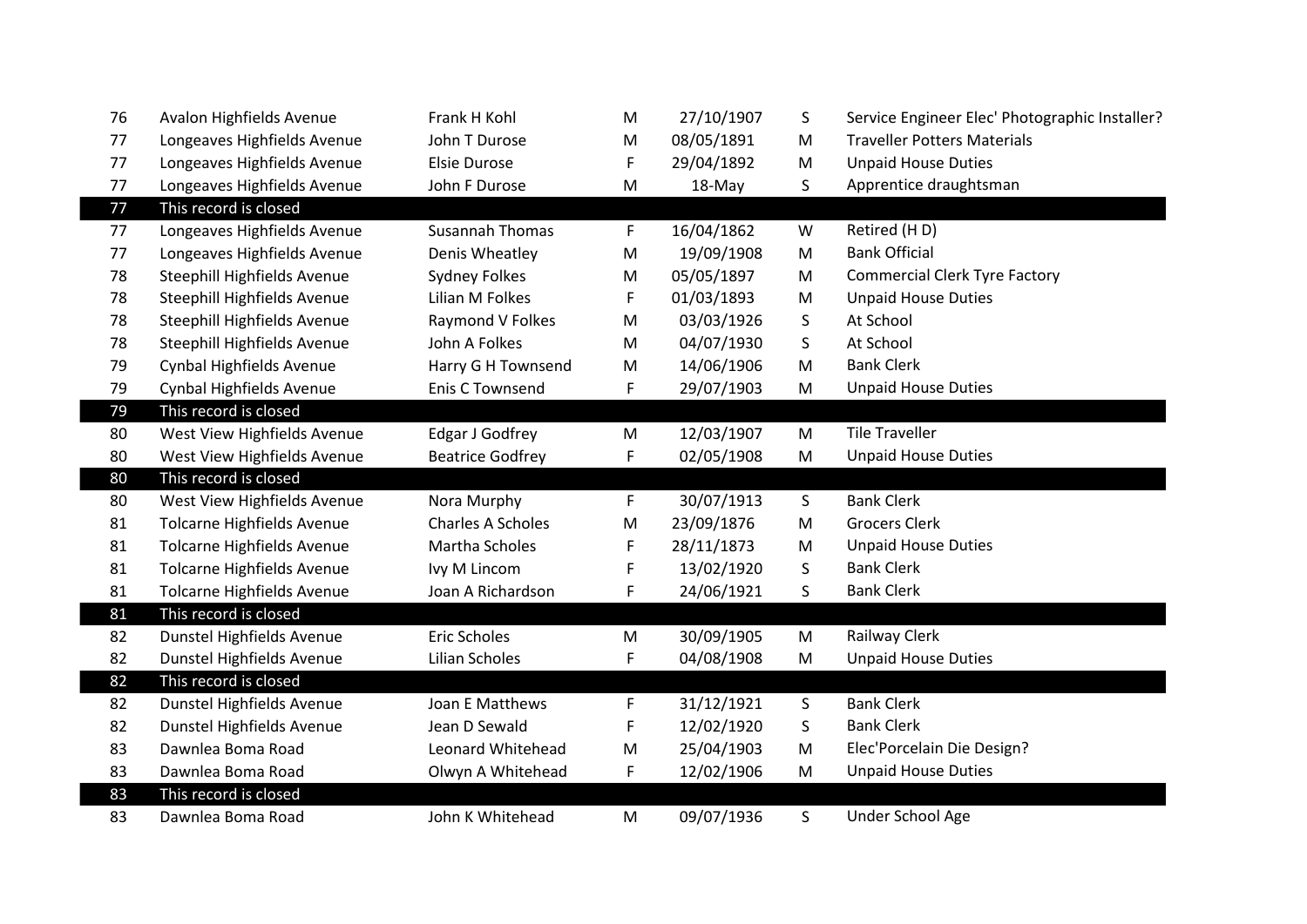| 83 | Dawnlea Boma Road     | Conrad A E Nixon               | M           | 24/06/1886 | ${\sf M}$    | <b>Bank Official</b>                 |
|----|-----------------------|--------------------------------|-------------|------------|--------------|--------------------------------------|
| 84 | 4 Boma Road           | Ellen Jones                    | F           | 25/02/1892 | S            | <b>Elementary Schoolmistress</b>     |
| 85 | 6 Boma Road           | George Robinson                | M           | 27/12/1897 | M            | Teacher (Headmaster)                 |
| 85 | 6 Boma Road           | Bertha Robinson                | F           | 22/09/1898 | M            | <b>Unpaid House Duties</b>           |
| 85 | This record is closed |                                |             |            |              |                                      |
| 85 | This record is closed |                                |             |            |              |                                      |
| 86 | 8 Boma Road           | F James Wilson                 | M           | 14/05/1882 | M            | Railway Clerk                        |
| 86 | 8 Boma Road           | <b>Florence Beatrice Effie</b> | $\mathsf F$ | 16/01/1880 | ${\sf M}$    | <b>Unpaid House Duties</b>           |
| 86 | 8 Boma Road           | Mary Wilson                    | F           | 05/03/1907 | $\mathsf{S}$ | <b>Elementary School Teacher</b>     |
|    |                       |                                |             |            |              |                                      |
| 86 | 8 Boma Road           | Eric Wilson                    | M           | 29/06/1913 | S            | Local Authority Rating Supervisor?   |
| 87 | 10 Boma Road          | Albert E Fawcett               | M           | 03/06/1906 | M            | <b>Police Constable</b>              |
| 87 | 10 Boma Road          | Mary I Fawcett                 | F           | 28/11/1906 | M            | <b>Unpaid House Duties</b>           |
| 87 | This record is closed |                                |             |            |              |                                      |
| 88 | 12 Boma Road          | <b>Margaret Clare Forse</b>    | F           | 06/10/1880 | W            | <b>Unpaid House Duties</b>           |
| 88 | 12 Boma Road          | Sylvia May Landsown            | F           | 11/11/1891 | S            | <b>Bank Clerk</b>                    |
| 88 | 12 Boma Road          | <b>Ellie S Barris</b>          | F           | 11/01/1894 | M            | <b>Bank Clerk</b>                    |
| 88 | This record is closed |                                |             |            |              |                                      |
| 89 | 14 Boma Road          | Wm Henry Brock                 | M           | 04/02/1901 | M            | Unemployed Builders (Clerk?)         |
| 89 | 14 Boma Road          | Lena M Brock                   | $\mathsf F$ | 31/12/1902 | M            | <b>Unpaid House Duties</b>           |
| 89 | 14 Boma Road          | Derek C Brock                  | M           | 04/02/1930 | S            | At School                            |
| 89 | This record is closed |                                |             |            |              |                                      |
| 90 | 16 Boma Road          | lan R Forse                    | M           | 14/06/1915 | M            | <b>Pottery Manager</b>               |
| 90 | 16 Boma Road          | Winifred A Forse               | F           | 19/12/1907 | ${\sf M}$    | <b>Unpaid House Duties</b>           |
| 90 | This record is closed |                                |             |            |              |                                      |
|    |                       |                                |             |            |              |                                      |
| 91 | 18 Boma Road          | Wm G Scarse                    | M           | 14/03/1890 | M            | Chief Cashier Tyre Manufacturer ?    |
| 91 | 18 Boma Road          | Matilda J Scrase               | F           | 22/02/1893 | M            | <b>Unpaid House Duties</b>           |
|    |                       |                                |             |            |              |                                      |
| 91 | 18 Boma Road          | Audrey J Scrase                | F           | 22/06/1922 | S            | Junior Clerk Radio & Elec Engineers? |
| 91 | 18 Boma Road          | John F Scrase                  | ${\sf M}$   | 18/11/1930 | S            | At School                            |
| 91 | 18 Boma Road          | Harry G Cassey                 | M           | 29/08/1881 | M            | <b>Bank Clerk</b>                    |
| 91 | 18 Boma Road          | Olivia G Cassey                | F           | 31/01/1985 | M            | <b>Unpaid House Duties</b>           |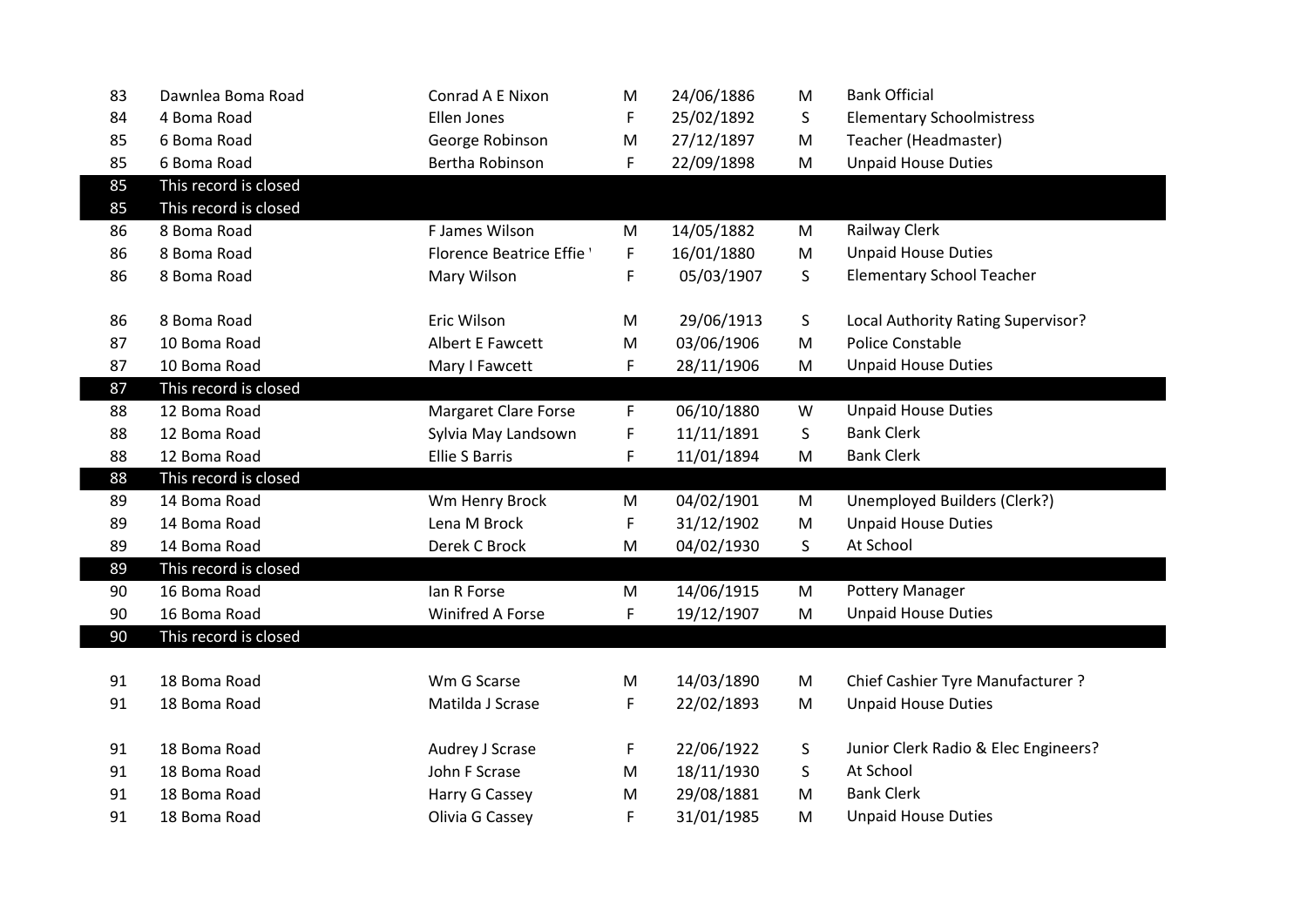| 92 | 20 Boma Road          | James Shaffery          | M  | 12/03/1863 | M  | Retired Colliery Surface (Manager?) |
|----|-----------------------|-------------------------|----|------------|----|-------------------------------------|
| 92 | 20 Boma Road          | Annie L Shaffery        | F. | 18/10/1872 | M  | <b>Unpaid House Duties</b>          |
| 92 | 20 Boma Road          | Doris E Shaffery        | F  | 09/09/1899 | S. | Milliner                            |
| 93 | Lyndon Allerton Road  | Frank Arnold            | M  | 13/02/1882 | M  | Sand & Gravel Quarry Manager        |
| 93 | Lyndon Allerton Road  | Ellen Arnold            | F  | 17/07/1881 | M  | <b>Unpaid House Duties</b>          |
| 93 | Lyndon Allerton Road  | Leonard H Townend       | M  | 25/01/1904 | M  | <b>Bank Officer</b>                 |
| 93 | Lyndon Allerton Road  | Vera M M Townend        | F  | 19/04/1906 | M  | <b>Unpaid House Duties</b>          |
| 93 | Lyndon Allerton Road  | Sheila Marigold Towner  | F  | 03/02/1934 | S  | At School                           |
| 94 | 1 Boma Road           | William J Carnall       | M  | 14/05/1885 | M  | <b>Traveller Office Supplies</b>    |
| 94 | 1 Boma Road           | <b>Edith L Carnall</b>  | F  | 21/04/1887 | M  | <b>Unpaid House Duties</b>          |
| 94 | 1 Boma Road           | Kathlyn Carnall         | F  | 02/02/1914 | S  | <b>Bank Clerk</b>                   |
| 95 | 3 Boma Road           | Joseph H Hickman        | M  | 10/10/1886 | M  | Locomotive Fitter                   |
| 95 | 3 Boma Road           | E Jane Hickman          | F  | 14/12/1883 | M  | <b>Unpaid House Duties</b>          |
| 95 | 3 Boma Road           | Kathleen E Hickman      | F  | 08/03/1921 | S. | Shop Assistant                      |
| 95 | This record is closed |                         |    |            |    |                                     |
| 95 | 3 Boma Road           | Charles J Fryer         | M  | 10/10/1918 | S  | Loco ??                             |
| 95 | 3 Boma Road           | Lilian E Shardlow       | F  | 19/06/1911 | S. | <b>Bank Clerk</b>                   |
| 95 | 3 Boma Road           | Denise A M Stacey       | F  | 06/07/1916 | S  | <b>Bank Clerk</b>                   |
| 96 | 5 Boma Road           | John W Kay              | M  | 01/12/1894 | M  | Traveller (Cycles & L?)             |
| 96 | 5 Boma Road           | Esme F L Kay            | F  | 07/11/1891 | M  | <b>Unpaid House Duties</b>          |
| 96 | 5 Boma Road           | John R M Kay            | M  | 29/05/1921 | S  | Figure Painter (Pottery)            |
| 96 | 5 Boma Road           | Esme F M Johnson        | F  | 16/10/1915 | S  | Clerk (Wines & Spirits)             |
| 96 | 5 Boma Rd             | <b>Esme F M Johnson</b> | F  | 16/10/1915 | S  | Clerk (wines and spirits)           |
| 96 | 5 Boma Road           | Frank G Barton          | M  | 26/09/1893 | M  | <b>Bank Clerk</b>                   |
| 97 | 7 Boma Road           | George O S Scotcher     | M  | 27/03/1898 | M  | Railway Clerk                       |
| 97 | 7 Boma Road           | Dorothy M Scotcher      | F  | 15/10/1897 | M  | <b>Unpaid House Duties</b>          |
| 97 | 7 Boma Road           | Rose L C Abel           | F  | 08/05/1903 | S  | <b>Bank Clerk</b>                   |
| 97 | 7 Boma Road           | Kathleen Dixon          | F  | 18/09/1898 | S  | <b>Bank Clerk</b>                   |
| 98 | 9 Boma Road           | Edwin Holloway          | M  | 19/06/1896 | M  | <b>Elecrical Contractor</b>         |
| 98 | 9 Boma Road           | Mary J Holloway         | F  | 12/03/1895 | M  | <b>Unpaid House Duties</b>          |
| 98 | 9 Boma Road           | Joan P Holloway         | F  | 12/12/1919 | S  | Secretary to Electical Engineer     |
| 98 | 9 Boma Road           | Keith E Woodward        | M  | 12/12/1921 | S  | Apprentice Electrician              |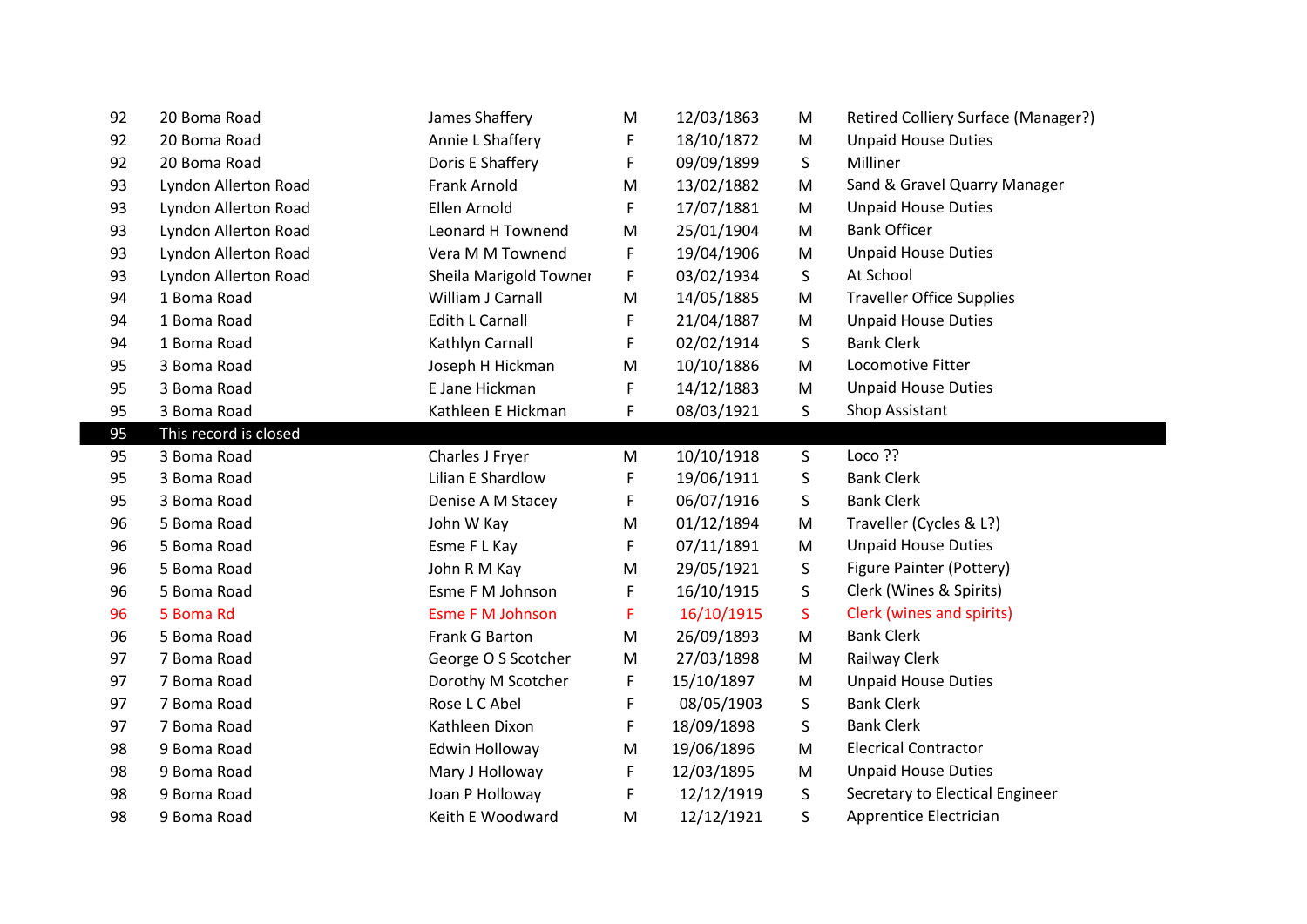| 98  | 9 Boma Road           | Norman E Woodwrd         | M | 03/08/1923 | S         | Apprentice Electrician               |
|-----|-----------------------|--------------------------|---|------------|-----------|--------------------------------------|
| 98  | 9 Boma Road           | <b>Theodore Faithful</b> | M | 21/05/1884 | M         | <b>Bank Clerk</b>                    |
| 98  | 9 Boma Road           | <b>Robert Whiting</b>    | M | 22/07/1903 | S         | <b>Bank Messenger</b>                |
| 99  | 11 Boma Road          | M Jane Templeton         | F | 15/04/1886 | W         | Nurse                                |
| 99  | 11 Boma Road          | Winifred Eileen Hunter   | F | 17/03/1906 | S         | SRN (Nurse)                          |
| 99  | 11 Boma Road          | Colin Hunter             | M | 27/02/1923 | S         | Pottery Labourer                     |
| 99  | This record is closed |                          |   |            |           |                                      |
| 100 | 11a Boma Road         | Jos J Fenn               | M | 03/11/1876 | M         | <b>Potters Artist</b>                |
| 100 | 11a Boma Road         | Annie E Fenn             | F | 12/12/1872 | M         | <b>Unpaid House Duties</b>           |
| 100 | 11a Boma Road         | Evelyn E Fenn            | F | 23/04/1904 | S         | <b>Elementary School Teacher</b>     |
| 100 | 11a Boma Road         | Vera M Fenn              | F | 22/10/1908 | S         | <b>Elementary School Teacher</b>     |
| 101 | 15 Boma Road          | Clive B Taylor           | M | 03/11/1903 | M         | <b>Colliery Clerk</b>                |
| 101 | 15 Boma Road          | Edyth A Taylor           | F | 19/02/1905 | M         | <b>Unpaid House Duties</b>           |
| 101 | This record is closed |                          |   |            |           |                                      |
| 101 | 15 Boma Road          | David J Taylor           | M | 05/02/1939 | S         | <b>Under School Age</b>              |
| 102 | 17 Boma Road          | <b>Reg W Hawkins</b>     | M | 14/05/1911 | M         | Railway Clerk                        |
| 102 | 17 Boma Road          | Dorothy J Hawkins        | F | 08/04/1917 | ${\sf M}$ | <b>Unpaid House Duties</b>           |
| 103 | 19 Boma Road          | <b>Edgar B Harris</b>    | M | 29/12/1903 | M         | <b>Bricklayer</b>                    |
| 103 | 19 Boma Road          | Doris E Harris           | F | 16/08/1907 | M         | <b>Unpaid House Duties</b>           |
| 103 | This record is closed |                          |   |            |           |                                      |
|     |                       |                          |   |            |           |                                      |
| 104 | 21 Boma Road          | Joseph Goodwin           | M | 25/01/1893 | ${\sf M}$ | Elecrician Maintenance E. H. T. & L. |
| 104 | 21 Boma Road          | Annie E Goodwin          | F | 05/08/1895 | M         | <b>Unpaid House Duties</b>           |
| 104 | 21 Boma Road          | Joseph R Goodwin         | M | 21/12/1924 | S         | At School                            |
| 104 | This record is closed |                          |   |            |           |                                      |
| 105 | Allways Boma Road     | <b>Edith Massey</b>      | F | 10/07/1909 | M         | <b>Unpaid House Duties</b>           |
| 105 | This record is closed |                          |   |            |           |                                      |
| 105 | Allways Boma Road     | Ada J Massey             | F | 12/08/1886 | W         | Alteration Hand Tailor's ?           |
| 105 | Allways Boma Road     | Pauline M Massey         |   | 01/07/1922 | S         | <b>Bank Clerk</b>                    |
| 106 | Sunray Boma Road      | Reginald A Jeffery       | M | 27/03/1906 | M         | Reg Marketing Officer ?              |
| 106 | Sunray Boma Road      | Margaret Joan Jeffrey    | F | 11/07/1912 | M         | <b>Unpaid House Duties</b>           |
| 107 | Cosmo Boma Road       | George ? Sherwin         | M | 15/11/1896 | ${\sf M}$ | Chemist & Optician                   |
| 107 | Cosmo Boma Road       | May H Sherwin            | F | 08/11/1897 | M         | <b>Unpaid House Duties</b>           |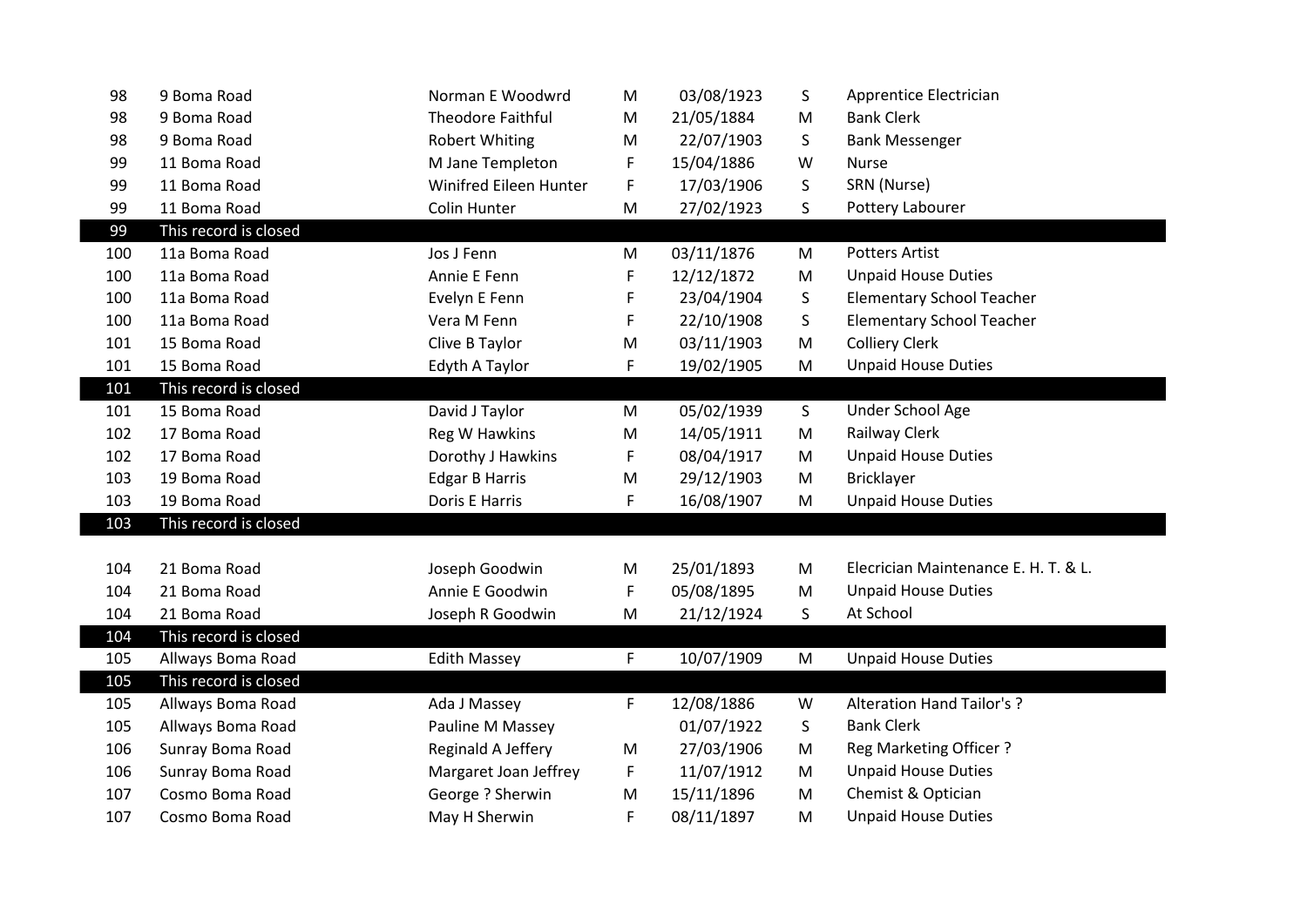| 107 | Cosmo Boma Road            | Colin M French             | M           | 02/05/1906 | M         | <b>Bankers Clerk</b>             |
|-----|----------------------------|----------------------------|-------------|------------|-----------|----------------------------------|
| 107 | Cosmo Boma Road            | Marjorie I French          | F           | 11/10/1905 | M         | <b>Unpaid House Duties</b>       |
| 107 | This record is closed      |                            |             |            |           |                                  |
| 108 | Warhey Boma Road           | <b>Edmund Wood</b>         | ${\sf M}$   | 22/07/1890 | M         | <b>Grocers Manager</b>           |
| 108 | Warhey Boma Road           | Sarah A Wood               | F           | 05/09/1893 | M         | <b>Unpaid House Duties</b>       |
| 108 | Warley Boma Road           | Nancy M Wood               | F           | 02/08/1916 | S         | <b>Bank Clerk</b>                |
| 108 | Warley Boma Road           | Joan Wood                  | F           | 08/11/1919 | S         | <b>GPO Telephone Operator</b>    |
| 109 | Hightrees Boma Road        | Alan J Reed                | M           | 21/10/1904 | ${\sf M}$ | Mill Manager (Colours?)          |
| 109 | <b>Hightrees Boma Road</b> | Joan Reed                  | F           | 05/08/1911 | M         | <b>Unpaid House Duties</b>       |
| 109 | This record is closed      |                            |             |            |           |                                  |
| 110 | Rosegarth Boma Road        | <b>Matthew Henry Marsh</b> | M           | 29/08/1903 | M         | <b>Charted Accountant</b>        |
| 110 | Rosegarth Boma Road        | Mary Marsh                 | F           | 26/12/1903 | M         | <b>Unpaid House Duties</b>       |
| 110 | This record is closed      |                            |             |            |           |                                  |
| 110 | This record is closed      |                            |             |            |           |                                  |
| 110 | Rosegarth Boma Road        | <b>Nellie Wilkes</b>       | $\mathsf F$ | 27/07/1918 | S         | <b>Domestic Servant</b>          |
|     |                            |                            |             |            |           |                                  |
| 111 | Gimshill Boma Road         | Phillip P L Gibbons        | M           | 13/10/1900 | M         | Manager, Constructional Engineer |
| 111 | Gimshill Boma Road         | Dorothea Gibbons           | F           | 24/02/1902 | ${\sf M}$ | <b>Unpaid House Duties</b>       |
| 111 | This record is closed      |                            |             |            |           |                                  |
| 112 | Hillside Boma Road         | Annis Waite                | F           | 17/06/1893 | M         | <b>Unpaid House Duties</b>       |
| 112 | This record is closed      |                            |             |            |           |                                  |
| 112 | This record is closed      |                            |             |            |           |                                  |
| 112 | Hillside Boma Road         | Wm Adams Taylor            | M           | 18/09/1875 | M         | Linotype Operator                |
| 113 | Ongar Boma Road            | George A Barley            | M           | 14/05/1904 | M         | Chartered Sec Milk M B           |
| 113 | Ongar Boma Road            | Evelyn M Barley            | F           | 20/03/1904 | M         | <b>Unpaid House Duties</b>       |
| 113 | This record is closed      |                            |             |            |           |                                  |
| 113 | This record is closed      |                            |             |            |           |                                  |
| 113 | Ongar Boma Road            | Norman Philip Hands        | M           | 29/07/1888 | M         | <b>Bank Official</b>             |
|     |                            |                            |             |            |           |                                  |
| 114 | Collandale Boma Road       | William Hill               | M           | 09/03/1904 | M         | Assurance Company Superintendent |
| 114 | Collandale Boma Road       | Jessie Hill                | F           | 06/06/1904 | M         | <b>Unpaid House Duties</b>       |
| 114 | This record is closed      |                            |             |            |           |                                  |
| 114 | Collandale Boma Road       | F Lucy Lowetson            | F           | 01/12/1917 | S         | <b>Domestic Servant</b>          |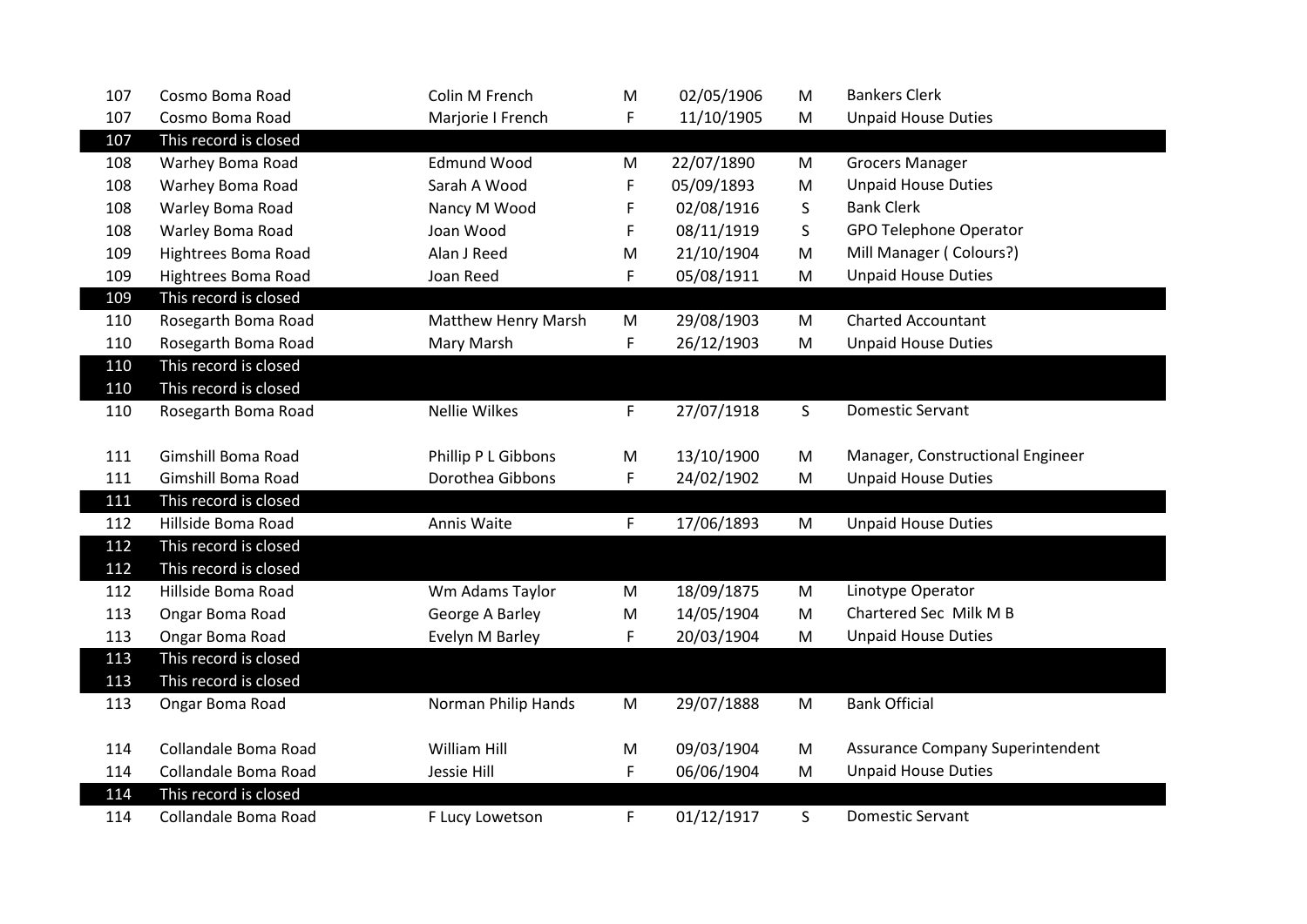| 115 | Ferndown Boma Road               | Arthur B Snow            | M  | 29/10/1908 | M            | <b>Chartered Accountant</b>              |
|-----|----------------------------------|--------------------------|----|------------|--------------|------------------------------------------|
| 115 | Ferndown Boma Road               | Doris Snow               | F  | 05/11/1906 | M            | <b>Unpaid House Duties</b>               |
|     | This record is officially closed |                          |    |            |              |                                          |
| 115 | Ferndown Boma Road               | Violet M Iles            | F. | 12/02/1889 | S            | <b>Bank Clerk</b>                        |
| 116 | Dunelm Boma Road                 | William Dodd             | M  | 09/09/1911 | M            | <b>Elementary School Teacher</b>         |
| 116 | Dunelm Boma Road                 | Alice Dodd               | F  | 02/12/1911 | M            | <b>Unpaid House Duties</b>               |
|     | This record is officially closed |                          |    |            |              |                                          |
| 116 | Dunclin Boma Road                | ?? C Foster              | F  | 22/05/1893 | $\mathsf{S}$ | <b>Bank Officer</b>                      |
|     |                                  |                          |    |            |              |                                          |
| 117 | 49 Boma Road                     | Wm S Tunstall            | M  | 24/05/1908 | M            | Asst Superintendent, Assuarance Company  |
| 117 | 49 Boma Road                     | <b>Rosalie Tunstall</b>  | F  | 17/05/1909 | M            | <b>Unpaid House Duties</b>               |
| 118 | 51 Boma Road                     | Reginald Allan Jack      | M  | 19/11/1899 | M            | <b>Bank Cashier</b>                      |
| 118 | 51 Boma Road                     | Kathleen Mary Jack       | F  | 04/07/1911 | M            | <b>Unpaid House Duties</b>               |
| 118 | 51 Boma Road                     | <b>Emily Knott</b>       | F  | 16/08/1872 | M            | <b>Unpaid House Duties</b>               |
| 119 | 53 Boma Road                     | G G D Coleman            | M  | 19/02/1908 | M            | Chief Inspector of Postmen               |
| 119 | 53 Boma Road                     | Helen M A Coleman        | F  | 01/06/1909 | M            | <b>Unpaid House Duties</b>               |
| 119 |                                  | <b>Helen M A Coleman</b> | F  | 01/06/1909 | M            | <b>Unpaid House Duties</b>               |
|     | This record is officially closed |                          |    |            |              |                                          |
| 120 | 55 Boma Road                     | No one at this address   |    |            |              |                                          |
|     |                                  |                          |    |            |              |                                          |
| 121 | 57 Boma Road                     | T E Gotham               | M  | 03/01/1909 | M            | <b>Accountancy Asst Local Government</b> |
| 121 | 57 Boma Road                     |                          |    |            |              |                                          |
|     |                                  | Kathleen M Gotham        | F  | 18/04/1911 | M            | <b>Unpaid House Duties</b>               |
| 122 | 59 Boma Road                     | Elizabeth Cooper         | F  | 20/12/1891 | S            | Dressmaker                               |
| 122 | 59 Boma Road                     | Jane Cooper              | F  | 18/11/1896 | S            | Tailoress                                |
| 123 | Rosarie Boma Road                | Nora F Cawley            | F  | 03/04/1907 | S            | Gowns Sales Lady                         |
| 123 | Rosarie Boma Road                | Marie Cawley             | F  | 15/02/1909 | S            | <b>Unpaid House Duties</b>               |
| 123 | Rosarie Boma Road                | Kathleen Cawley          | F  | 03/04/2007 | S            | <b>Unpaid House Duties</b>               |
| 124 | Westwood Boma Road               | Fredrick Millington      | M  | 12/10/1892 | M            | Manager & Traveller Chemical?            |
| 124 | Westwood Boma Road               | Gertrude Millington      | F  | 04/05/1892 | M            | <b>Unpaid House Duties</b>               |
| 124 | Westwood Boma Road               | Vera M Millington        | F  | 30/12/1922 | S            | <b>Unpaid House Duties</b>               |
| 124 | Westwood Boma Road               | Kenneth S Millington     | M  | 20/09/1926 | S            | At School                                |
| 125 | 58 Boma Road                     | Gordon J Rydel           | M  | 08/05/1911 | M            | Civil Engineer (Municipal)               |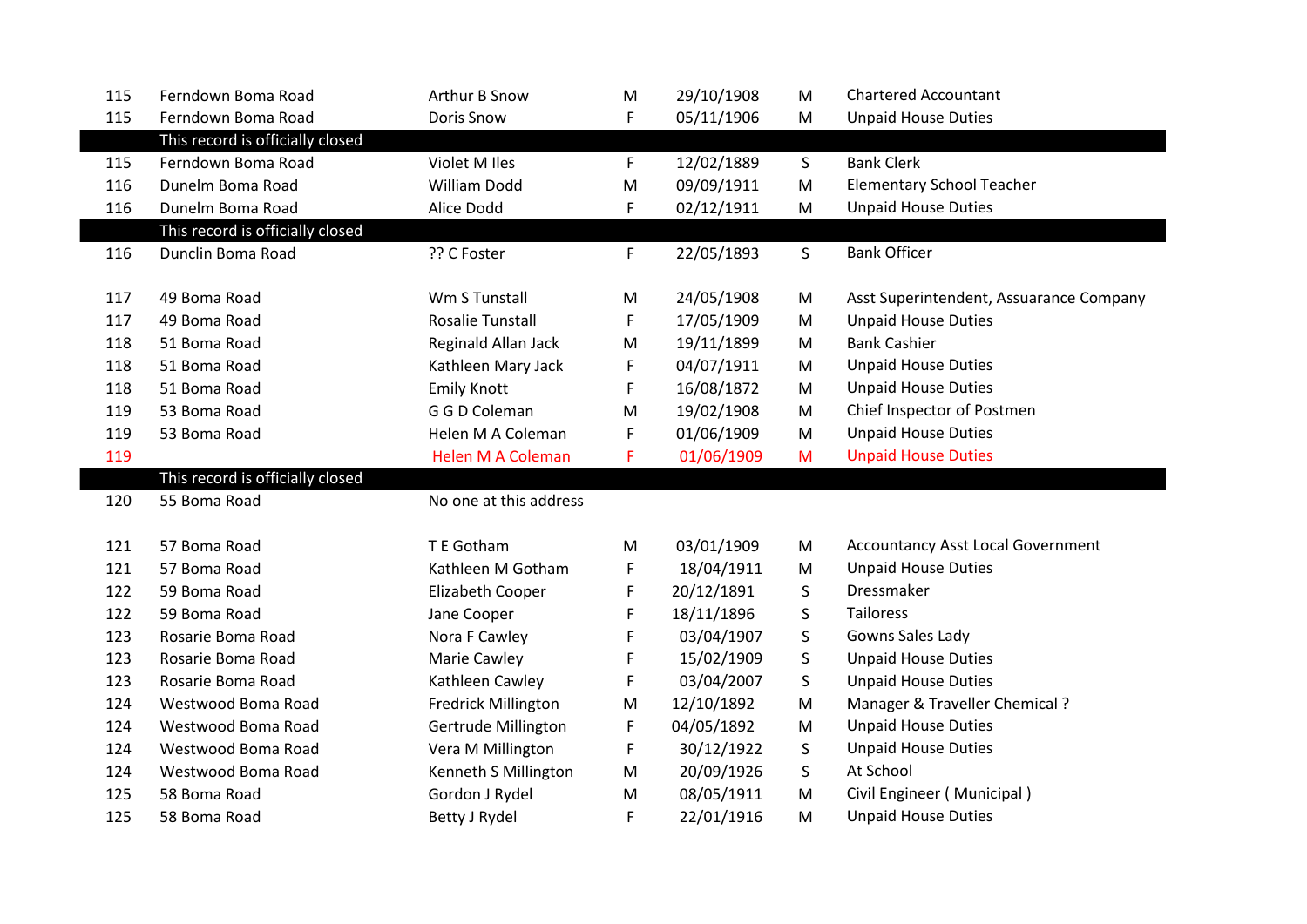| 126 | 56 Boma Road                     | Reg Johnson                   | M | 22/01/1912 | M | Insurance Agent                  |
|-----|----------------------------------|-------------------------------|---|------------|---|----------------------------------|
| 126 | 56 Boma Road                     | Majorie Johnson               | F | 31/03/1912 | M | <b>Unpaid House Duties</b>       |
| 126 | 56 Boma Road                     | Louisa Spare                  |   |            | W | <b>Unpaid House Duties</b>       |
| 126 | 56 Boma Road                     | Beryl Johnson                 | F | 27/08/1938 | S | Under School Age                 |
| 127 | 54 Boma Road                     | No-one living at this address |   |            |   |                                  |
| 128 | 52 Boma Road                     | No-one living at this address |   |            |   |                                  |
| 129 | 50 Boma Road                     | No-one living at this address |   |            |   |                                  |
| 130 | 48 Boma Road                     | <b>Eric H Hughes</b>          | M | 10/03/1913 | M | Sanitary Inspector               |
| 130 | 48 Boma Road                     | <b>Ethel Hughes</b>           | F | 09/05/1914 | M | <b>Unpaid House Duties</b>       |
| 131 | 46 Boma Road                     | Gladys I Arrowsmith           | F | 01/08/1905 | M | <b>Unpaid House Duties</b>       |
|     | This record is officially closed |                               |   |            |   |                                  |
| 131 | 46 Boma Road                     | Emily M Blakemore             | F | 02/12/1911 | S | <b>Elementary School Teacher</b> |
| 131 | 46 Boma Road                     | Noel G Stannard               | M | 25/01/1900 | M | <b>Bank Clerk</b>                |
| 132 | 44 Boma Road                     | C Henry Johnson               | M | 12/01/1900 | W | Letterpress Printer              |
| 133 | 38 Boma Road                     | <b>Richard Bradbury</b>       | M | 14/03/1905 | M | Ceramic Artist                   |
| 133 | 38 Boma Road                     | Doris Bradbury                | F | 20/07/1912 | M | S R N (State Registered Nurse)   |
| 134 | 36 Boma Road                     | Louie A Reid                  | F | 23/03/1880 | W | <b>Unpaid House Duties</b>       |
| 134 | 36 Boma Road                     | Marjorie G Reid               | F | 14/04/1907 | S | Shorthand Typist                 |
| 135 | Ashlea Boma Road                 | Leslie W Johnson              | M | 14/09/1885 | M | Municipal Accountant             |
| 135 | Ashlea Boma Road                 | Hilda Johnson                 | F | 24/06/1911 | M | <b>Unpaid House Duties</b>       |
| 136 | Lansdowe Boma Road               | Wm B Hughes                   | M | 26/05/1909 | M | <b>Insurance Clerk</b>           |
| 136 | Lansdowe Boma Road               | Marjorie Hughes               | F | 20/12/1910 | M | <b>Unpaid House Duties</b>       |
| 136 | Lansdowe Boma Road               | John B Hughes                 | M | 10/09/1937 | S | Under School Age                 |
| 136 | Lansdowe Boma Road               | Arthur Brown                  | M | 08/08/1886 | M | <b>Bank Accountant</b>           |
| 136 | Lansdowe Boma Road               | Mary B Brailsford             | F | 07/08/1921 | S | <b>Bank Clerk</b>                |
| 136 | Lansdonse Boma Road              | <b>Betty Weestel</b>          | F | 14/01/1922 | S | <b>Bank Clerk</b>                |
| 137 | <b>Hillcrest Boma Road</b>       | <b>Eric Rawlins</b>           | M | 11/10/1909 | M | Insurance Inspector              |
| 137 | <b>Hillcrest Boma Road</b>       | <b>Winifred Mary Rawlins</b>  | F | 29/09/1906 | M | <b>Unpaid House Duties</b>       |
|     | This record is officially closed |                               |   |            |   |                                  |
|     | This record is officially closed |                               |   |            |   |                                  |
| 138 | 4 Robinson Road                  | Albert V Lowe                 | M | 21/06/1894 | M | Foreman Fitter and Turner        |
| 138 | 4 Robinson Road                  | Nancy Lowe                    | F | 01/08/1865 | M | <b>Unpaid House Duties</b>       |
|     | This record is officially closed |                               |   |            |   |                                  |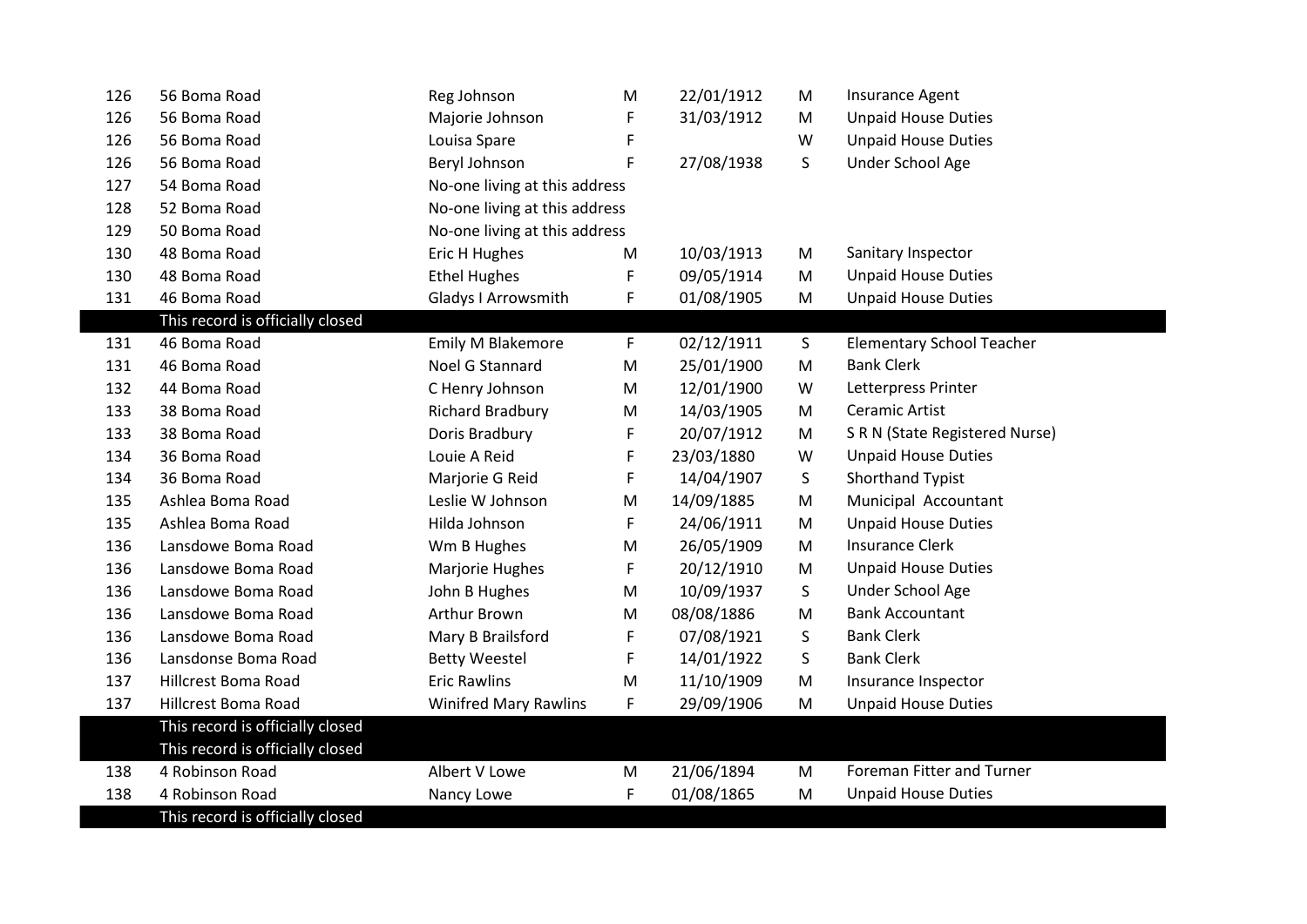| 139 | 6 Robinson Road                  | <b>Walter Hartill</b>       | M | 02/09/1886 | M            | <b>Bank Manager</b>              |
|-----|----------------------------------|-----------------------------|---|------------|--------------|----------------------------------|
| 139 | 6 Robinson Road                  | Jessie L Hartill            | F | 01/08/1887 | ${\sf M}$    | <b>Unpaid House Duties</b>       |
| 139 | 6 Robinson Road                  | <b>Christine E Hartill</b>  | F | 28/09/1920 | S            | <b>Bank Clerk</b>                |
| 139 | 6 Robinson Road                  | Nancy Smith                 | F | 17/11/1919 | $\sf S$      | <b>Domestic Servant</b>          |
| 139 | 6 Robinson Road                  | Harry V Buckenham           | M | 25/10/1899 | M            | <b>Bank Official</b>             |
| 140 | 7 Robinson Road                  | Fredrick E John Wright      | M | 02/04/1903 | ${\sf M}$    | Headmaster (Elementary School)   |
| 140 | 7 Robinson Road                  | Louie Wright                | F | 17/07/1904 | ${\sf M}$    | <b>Unpaid House Duties</b>       |
| 140 | 7 Robinson Road                  | Margaret Wright             | F | 14/03/1932 | S            | At School                        |
| 140 | <b>Robinson Rd</b>               | <b>Margaret Wright</b>      | F | 14/03/1932 | <sub>S</sub> | At school                        |
| 141 | 9 Robinson Road                  | Percy Bailey                | M | 30/10/1897 | ${\sf M}$    | Grocer (Master)                  |
| 141 | 9 Robinson Road                  | Ada G Bailey                | F | 05/12/1904 | M            | <b>Unpaid House Duties</b>       |
|     | This record is officially closed |                             |   |            |              |                                  |
| 141 | 9 Robinson Road                  | Peter Bailey                | M | 04/02/1931 | S            |                                  |
|     | This record is officially closed |                             |   |            |              |                                  |
| 141 | 9 Robinson Road                  | <b>Clifford B Morris</b>    | M | 29/06/1897 | M            | <b>Bank Clerk</b>                |
| 141 | 9 Robinson Road                  | <b>Winifred A Morris</b>    | F | 19/08/1905 | ${\sf M}$    | <b>Unpaid House Duties</b>       |
| 141 | 9 Robinson Road                  | Nancy Heat                  | F | 12/04/1918 | S            | <b>Domestic Servant</b>          |
| 142 | 8 Robinson Road                  | Frank E Cheetham            | M | 12/12/1901 | M            | <b>Incorporated Accountant</b>   |
| 142 | 8 Robinson Road                  | Margaret E Cheetham         | F | 08/05/1912 | M            | <b>Unpaid House Duties</b>       |
|     | This record is officially closed |                             |   |            |              |                                  |
| 142 | 8 Robinson Road                  | <b>Edward H Palmer</b>      | M | 17/03/1901 | ${\sf M}$    | <b>Bank Clerk</b>                |
| 142 | 8 Robinson Road                  | Dorothy M Palmer            | F | 20/06/1900 | M            | <b>School Principal</b>          |
| 143 | 11 Robinson Road                 | <b>Fanny Harding</b>        | F | 07/11/1865 | W            | <b>Retail Boot Dealer</b>        |
| 143 | 11 Robinson Road                 | <b>Florence Harding</b>     | F | 05/02/1902 | S            | <b>Elementary School Teacher</b> |
| 143 | 11 Robinson Road                 | <b>Ethel Lilian Harding</b> | F | 21/02/1901 | S            | Housekeeper                      |
| 144 | Ashwood Robinson Road            | Percy R B Snow              | M | 25/01/1878 | W            | <b>Retired Commission Agent</b>  |
| 144 | Ashwood Robinson Road            | Anne Snow                   | F | 30/04/1878 | M            | <b>Unpaid House Duties</b>       |
| 144 | Ashwood Robinson Road            | <b>Bertram B Snow</b>       | M | 01/12/1910 | S            | Motor Saleman                    |
| 144 | Ashwood Robinson Road            | Dorothy E Snow              | F | 11/12/1917 | S            | Car Driver and House Duties      |
|     |                                  |                             |   |            |              |                                  |
| 145 | 14 Robinson Road                 | Percy C Walters             | M | 29/05/1901 | M            | Secretary, Manager Wholesale B?  |
| 145 | 14 Robinson Road                 | Doris Walters               | F | 04/03/1899 | ${\sf M}$    | <b>Unpaid House Duties</b>       |
|     | This record is officially closed |                             |   |            |              |                                  |

Г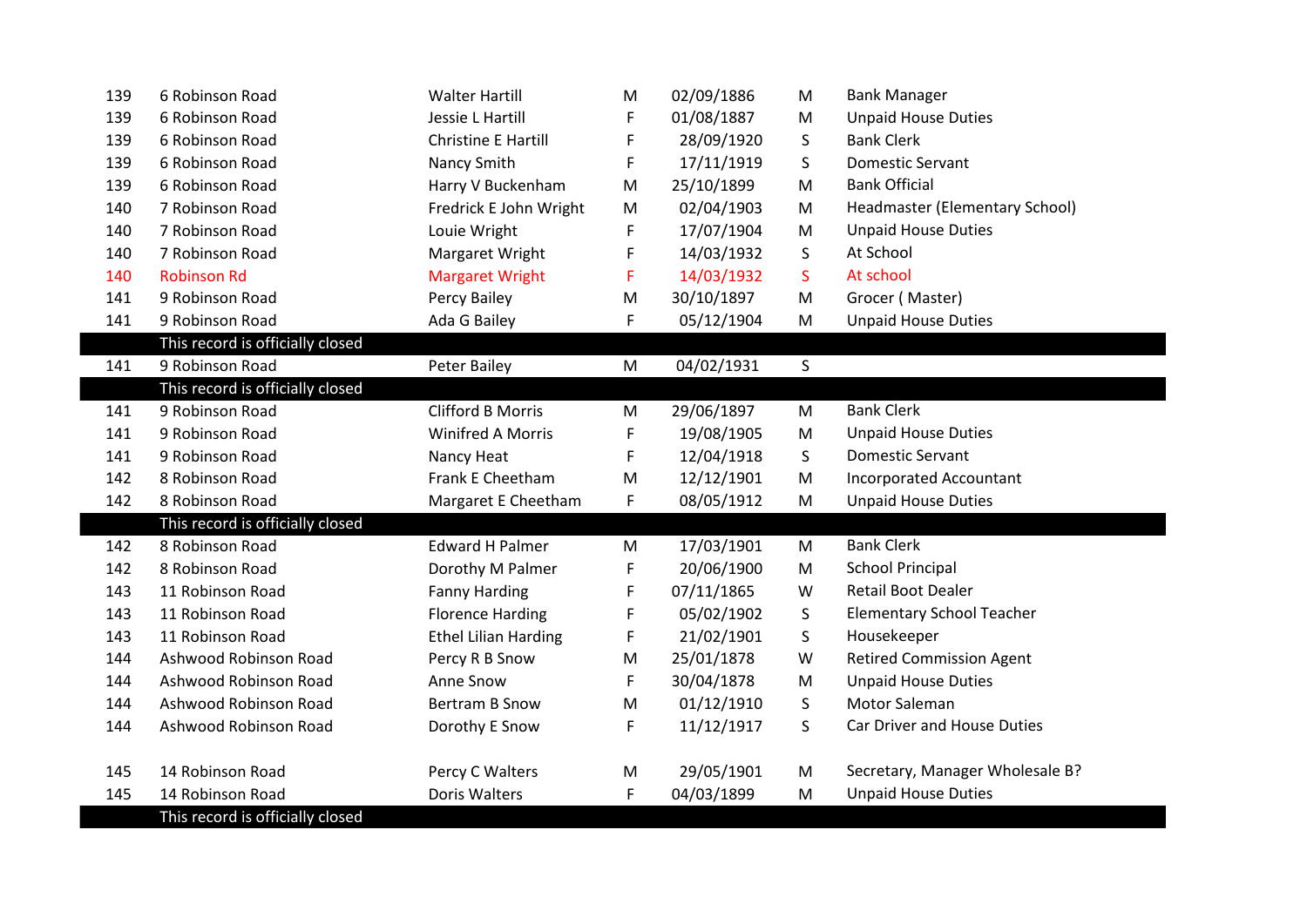| 145 | 14 Robinson Road                 | Trimby?                     | F           | 30/08/1900 | S         | <b>Bank Clerk</b>                            |
|-----|----------------------------------|-----------------------------|-------------|------------|-----------|----------------------------------------------|
| 146 | 16 Robinson Road                 | James P McMucran            | M           | 13/02/1890 | M         | <b>Travelling Service Engineer</b>           |
| 146 | 16 Robinson Road                 | Alice McMucran              | F           | 10/11/1891 | ${\sf M}$ | <b>Unpaid House Duties</b>                   |
| 146 | 16 Robinson Road                 | Peter H Faulds              | M           | 09/07/1861 | W         | Shipyard Plater (Incapacitated)              |
| 146 | 16 Robinson Road                 | Lucy Wilcox                 | F           | 01/02/1920 | S         | <b>Domestic Servant</b>                      |
| 147 | 18 Robinson Road                 | John W Glover               | M           | 29/09/1908 | M         | Insurance Inspector                          |
| 147 | 18 Robinson Road                 | Joan Glover                 | F           | 30/04/1912 | M         | <b>Unpaid House Duties</b>                   |
|     | This record is officially closed |                             |             |            |           |                                              |
|     |                                  |                             |             |            |           | Tobacconist & Confectioner (Manager and      |
| 148 | 20 Robinson Road                 | Joel Bryers                 | M           | 03/03/1905 | M         | Distributor)                                 |
| 148 | 20 Robinson Road                 | Celia M Bryers              | F           | 10/12/1908 | M         | <b>Unpaid House Duties</b>                   |
| 149 | 22 Robinson Road                 | Henry Rudd                  | M           | 08/11/1889 | ${\sf M}$ | <b>Registered Dentist</b>                    |
| 149 | 22 Robinson Road                 | <b>Elizabeth Rudd</b>       | F           | 22/03/1888 | M         | <b>Unpaid House Duties</b>                   |
|     | 150 24 Robinson Road             | <b>Elizabeth Rock</b>       | F           | 31/05/1866 | W         | <b>Retired Publican</b>                      |
|     | 150 24 Robinson Road             | William Walker              | M           | 06/04/1889 | M         | Dairyman                                     |
|     | 150 24 Robinson Road             | Gertrude Florence H W       | F           | 01/09/1883 | M         | <b>Unpaid House Duties</b>                   |
|     | 151 15 Robinson Road             | Ken' E Goodwin              | M           | 09/12/1903 | ${\sf M}$ | <b>Incorporated Accountant</b>               |
|     | 151 15 Robinson Road             | <b>Beatrice May Goodwin</b> | $\mathsf F$ | 31/01/1905 | M         | <b>Unpaid House Duties</b>                   |
|     | 151 15 Robinson Road             | James A Miles               | M           | 10/03/1888 | M         | <b>Bank Clerk</b>                            |
|     | 151 15 Robinson Road             | Doris M Porter              | F           | 24/05/1896 | S         | <b>Bank Clerk</b>                            |
|     | 152 24 Margaret Avenue           | L C Hayward                 | M           | 02/02/1906 | M         | Secondary School Teacher                     |
|     | 152 24 Margaret Avenue           | Norah Hayward               | F           | 21/07/1907 | M         | <b>Unpaid House Duties</b>                   |
|     | 153 22 Margaret Avenue           | <b>Gerald H Sinton</b>      | M           | 17/11/1899 | M         | Departmental Bank Manager?                   |
|     | 153 22 Margaret Avenue           | Ada M Sinton                | F           | 08/09/1895 | ${\sf M}$ | <b>Unpaid House Duties</b>                   |
|     | 153 22 Margaret Avenue           | Joan M Sinton               | F           | 20/12/1931 | S         | Not at school (health reasons)               |
|     | 154 27 Margaret Avenue           | <b>Stanley Ford</b>         | M           | 06/04/1910 | M         | Dental Surgeon                               |
|     | 154 27 Margaret Avenue           | Jessie E Ford               | F           | 30/09/1908 | M         | House Duties & Part Time Surgery Asst (Paid) |
|     | 155 25 Margaret Avenue           | <b>Harold A Hewens</b>      | M           | 26/09/1910 | M         | Furnisher & General Dealer                   |
|     | 155 25 Margaret Avenue           | Vivien E Hewens             | F.          | 01/03/1911 | M         | <b>Unpaid House Duties</b>                   |
|     | This record is officially closed |                             |             |            |           |                                              |
|     | 155 25 Margaret Avenue           | John A Raycock              | M           | 24/05/1913 | S.        | <b>Bank Clerk</b>                            |
|     | 156 23 Margaret Avenue           | A E Hackney                 | M           | 22/02/1876 | M         | Pottery Clerk                                |
|     |                                  |                             |             |            |           |                                              |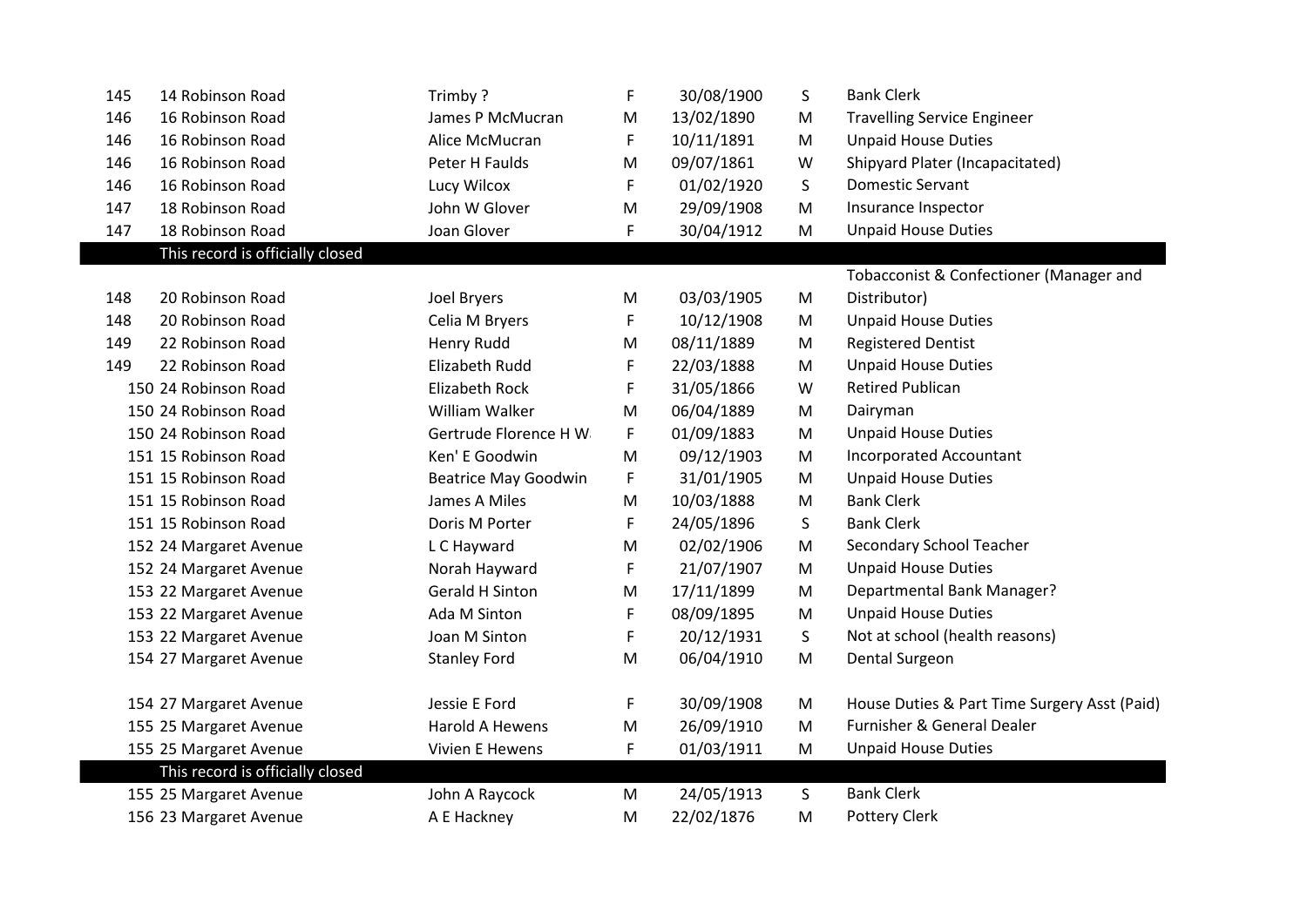| 156 23 Margaret Avenue           | Gertrude Hackney          | F | 27/11/1876 | M  | <b>Unpaid House Duties</b>                     |
|----------------------------------|---------------------------|---|------------|----|------------------------------------------------|
| 156 23 Margaret Avenue           | Winifred Hackney          | F | 26/11/1904 | S. | <b>Unpaid House Duties</b>                     |
| 157 21 Margaret Avenue           | Roland R Woodbridge       | M | 30/04/1901 | M  | Asst Newspaper Editor                          |
| 157 21 Margaret Avenue           | Annie A Woodbridge        | F | 03/06/1908 | M  | <b>Unpaid House Duties</b>                     |
| 157 21 Margaret Avenue           | Aaron Watson              | M | 15/06/1884 | M  | <b>Bank Official</b>                           |
| 158 19 Margaret Avenue           | Arthur N Tomlinson        | M | 27/01/1913 | M  | <b>Insurance Clerk</b>                         |
| 158 19 Margaret Avenue           | Lilian E G Tomlinson      | F | 11/01/1912 | м  | <b>Unpaid House Duties</b>                     |
| This record is officially closed |                           |   |            |    |                                                |
| 158 19 Margaret Avenue           | <b>G Win Neale</b>        | F | 11/04/1896 | S  | <b>Bank Clerk</b>                              |
| 158 19 Margaret Avenue           | Ethel M P Reynolds        | F | 19/04/1911 | S. | <b>Bank Clerk</b>                              |
| 159 17 Margaret Avenue           | Jennie McPhail            | F | 28/03/1898 | S. | <b>Head Teacher</b>                            |
| 159 17 Margaret Avenue           | Jessie McPhail            | F | 23/06/1894 | S  | <b>Unpaid House Duties</b>                     |
| 159 17 Margaret Avenue           | John R McPhail            | M | 05/09/1864 | W  | Retired Park Superintendent                    |
|                                  |                           |   |            |    |                                                |
| 160 15 Margaret Avenue           | Harry Leech               | M | 22/12/1892 | M  | <b>Cutter Manager, Co-op Tailoring Factory</b> |
| 160 15 Margaret Avenue           | <b>Ethel Leech</b>        | F | 19/01/1907 | M  | <b>Unpaid House Duties</b>                     |
| 160 15 Margaret Avenue           | Elizabeth Leech           | F | 29/09/1850 | M  | <b>Unpaid House Duties</b>                     |
| 15 Margater Avenue<br>160        | <b>Elizabeth Leech</b>    | F | 27/08/1855 | W  | <b>Retired HD</b>                              |
| 161 13 Margaret Avenue           | Richard K Long            | M | 28/12/1898 | M  | <b>Engineering Draughtsman</b>                 |
| 161 13 Margaret Avenue           | Vera Long                 | F | 07/08/1907 | M  | <b>Unpaid House Duties</b>                     |
| This record is officially closed |                           |   |            |    |                                                |
| 161 13 Margaret Avenue           | Hannah Jane Hadfield      | F | 02/02/1883 | M  | <b>Unpaid House Duties</b>                     |
| 162 11 Margaret Avenue           | This property is empty    |   |            |    |                                                |
| 163 9 Margaret Avenue            | This property is empty    |   |            |    |                                                |
|                                  |                           |   |            |    |                                                |
| 164 Highfield House Jubilee Road | <b>Thomas B Fiearson</b>  | M | 04/02/1884 | M  | City Valuer Local Government Official          |
| 164 Highfield House Jubilee Road | Ada F Fiearson            | F | 22/01/1878 | M  | <b>Unpaid House Duties</b>                     |
| 164 Highfield House Jubilee Road | Doris Dale                | F | 17/08/1921 | S. | <b>Domestic Servant</b>                        |
| 165 4 Jubilee Road               | Harry J Crowther          | M | 04/03/1892 | M  | Cinema Manager                                 |
| 165 4 Jubilee Road               | <b>Reginald T Foulkes</b> | M | 19/03/1898 | M  | Incapacitated (TB)                             |
| 165 4 Jubilee Road               | <b>Winifred Foulkes</b>   | F | 25/07/1898 | M  | <b>Unpaid House Duties</b>                     |
| 165 4 Jubilee Road               | W Jean Foulkes            | F | 09/05/1927 | S. | At School                                      |
| 166 2 Jubilee Road               | T H Rushton               | M | 24/04/1910 | M  | Insurance Agent                                |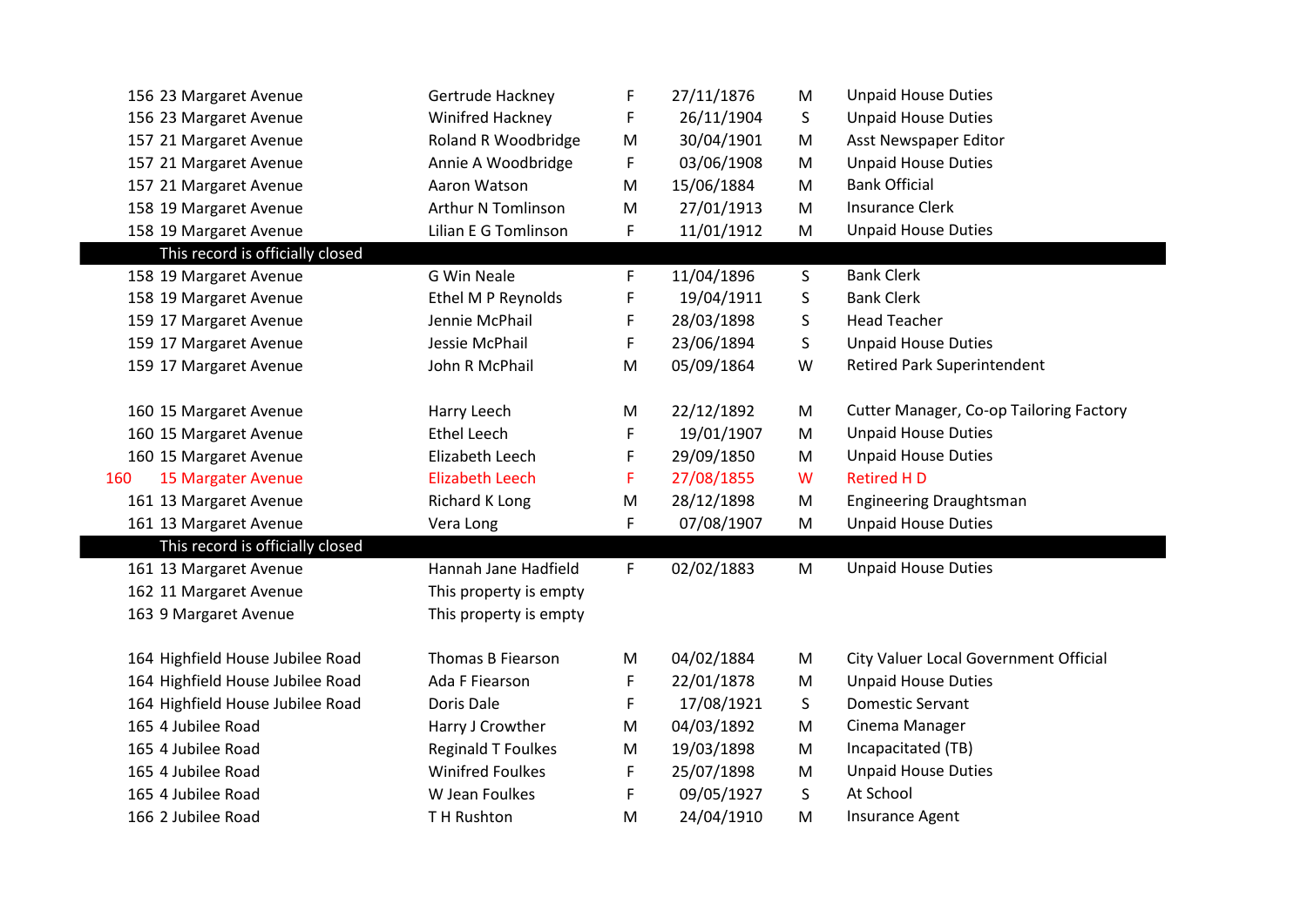|     | 167 Fayne Vue Ivy Grove          | George Goodwin          | M | 12/06/1886 | M         | Post Office Clerk                           |
|-----|----------------------------------|-------------------------|---|------------|-----------|---------------------------------------------|
|     | 167 Fayne Vue Ivy Grove          | Edith Goodwin           | F | 18/04/1886 | M         | <b>Unpaid House Duties</b>                  |
|     | 167 Fayne Vue Ivy Grove          | <b>Herbert Goodwin</b>  | M | 13/10/1917 | S.        | <b>Electrical Engineer</b>                  |
|     | 167 Fayne Vue Ivy Grove          | Edith Goodwin           | F | 10/03/1920 | S         | Shorthand typist & Clerk                    |
|     | 167 Fayne Vue Ivy Grove          | Noreen Collins          | F | 18/09/1921 | S         | <b>Bank Clerk</b>                           |
| 167 | 194?                             | <b>Noreen Collins</b>   | F | 18/09/1921 | S.        | <b>Bank Clerk</b>                           |
|     | 168 Bungalow Ivy Grove           | Charles E Sillito       | M | 11/10/1886 | ${\sf M}$ | Cinema Manager                              |
|     | 168 Bungalow Ivy Grove           | Ada Sillito             | F | 13/11/1886 | M         | <b>Unpaid House Duties</b>                  |
|     | 168 Bungalow Ivy Grove           | Evelyn M Sillito        | F | 01/01/1919 | S         | Shop Assistant                              |
|     | 169 Bededale Ivy Grove           | James T Stonier         | M | 18/03/1911 | M         | Assistant Schoolmaster                      |
|     | 169 Bededale Ivy Grove           | Lilian M stonier        | F | 05/08/1910 | M         | <b>Unpaid House Duties</b>                  |
|     | 170 12 Ivy Grove                 | James A Scott           | M | 14/04/1915 | S         | Clerk of Works (Corporation) Surveyors Dept |
|     | 170 12 Ivy Grove                 | Peter Norman Chadwic    | M | 23/05/1898 | M         | Head Warehouseman (Pottery)                 |
|     | 170 12 Ivy Grove                 | Hilda Chadwick          | F | 10/01/1897 | M         | <b>Unpaid House Duties</b>                  |
|     | This record is officially closed |                         |   |            |           |                                             |
|     | 171 Grove House Ivy Grove        | <b>Arthur Rutland</b>   | M | 15/05/1905 | M         | Haulage Contractor                          |
|     | 171 Grove House Ivy Grove        | Ethel I Rutland         | F | 15/04/1908 | M         | <b>Unpaid House Duties</b>                  |
|     | 171 Grove House Ivy Grove        | Charles C Mead          | M | 19/06/1895 | M         | <b>Bank Clerk</b>                           |
|     | 172 Sunnydown Ivy Grove          | Joshua Latimer Dix      | M | 05/09/1895 | M         | Traveller (Furniture & Clothes)             |
|     | 172 Sunnydown Ivy Grove          | W Eunice Dix            | F | 27/06/1897 | M         | <b>Unpaid House Duties</b>                  |
|     | 172 Sunnydown Ivy Grove          | <b>Brenda P Dix</b>     | F | 30/01/1920 | S         | Shop assistant                              |
|     | This record is officially closed |                         |   |            |           |                                             |
|     | 173 Hillgarth Ivy Grove          | Arthur H Challis        | M | 19/04/1906 | M         | Pottery Foreman                             |
|     | 173 Hillgarth Ivy Grove          | <b>Hilda Challis</b>    | F | 07/02/1905 | M         | Pottery Lithographer                        |
|     | 174 8 Ivy Grove                  | <b>Reginald Tomkins</b> | M | 20/07/1904 | M         | Storekeeper & Salesman Electrical           |
|     | 174 8 Ivy Grove                  | <b>Marion R Tomkins</b> | F | 22/04/1904 | M         | Manageress Gowns & Coats                    |
|     | 175 7 Ivy Grove                  | John R Richmond         | M | 26/06/1870 | M         | Technological & Analytical Chemist          |
|     | 175 7 Ivy Grove                  | Kathleen M Richmond     | F | 04/05/1890 | M         | <b>Unpaid House Duties</b>                  |
|     | 175 7 Ivy Grove                  | John A G Richmond       | M | 16/04/1916 | S         | <b>Potters Managing Clerk</b>               |
|     | 176 6 Ivy Grove                  | <b>Thomas Holmes</b>    | M | 23/09/1867 | M         | Postmaster (Retired)                        |
|     |                                  |                         |   |            |           |                                             |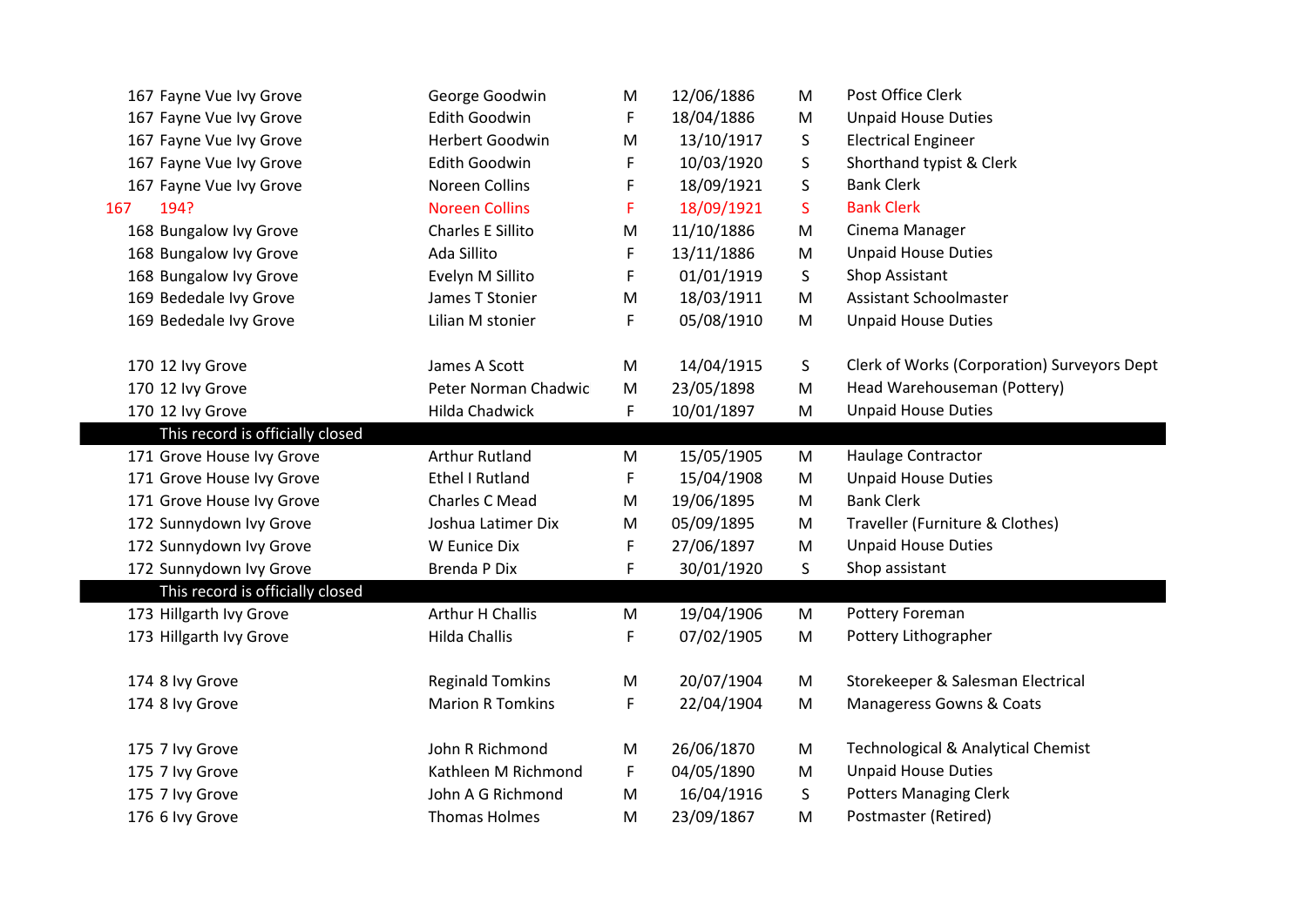| 176 6 Ivy Grove                                              | Sarah Holmes                   | F      | 22/07/1868               | M      | <b>Unpaid House Duties</b>                      |
|--------------------------------------------------------------|--------------------------------|--------|--------------------------|--------|-------------------------------------------------|
| 176 6 Ivy Grove                                              | <b>Frederick Holmes</b>        | M      | 12/08/1873               | S      | Loco Driver (Retired)                           |
| 176 6 Ivy Grove                                              | <b>Minnie Davies</b>           | F      | 05/03/1904               | M      | <b>Unpaid House Duties</b>                      |
| This record is officially closed                             |                                |        |                          |        |                                                 |
| 177 5 Ivy Grove                                              | <b>William Pointon</b>         | M      | 12/05/1889               | M      | Pottery Warehouse Foreman                       |
| 177 5 Ivy Grove                                              | Ann E Pointon                  | F      | 14/05/1891               | M      | <b>Unpaid House Duties</b>                      |
| 178 4 Ivy Grove                                              | <b>Harold Pickering</b>        | M      | 06/02/1886               | M      | Civil Servant P.O. E. Dept                      |
| 178 4 Ivy Grove                                              | <b>Ellen Pickering</b>         | F      | 24/08/1887               | M      | <b>Unpaid House Duties</b>                      |
| 179 3 Ivy Grove                                              | William Sharp                  | M      | 05/07/1901               | M      | Assistant Service Chief Tyre Yard               |
| 179 3 Ivy Grove                                              | Hilda M Sharp                  | F      | 07/01/1904               | M      | <b>Unpaid House Duties</b>                      |
|                                                              |                                |        |                          |        |                                                 |
| 180 2 lvy Grove                                              | <b>William Robert Young</b>    | M      | 01/02/1903               | M      | Battery Service & Garage Proprietor             |
| 180 2 lvy Grove                                              | Edith Young                    | F      | 09/06/1908               | M      | <b>Unpaid House Duties</b>                      |
| This record is officially closed                             |                                |        |                          |        |                                                 |
| 181 1 Ivy Grove                                              | <b>Wallace Ford</b>            | M      | 06/04/1910               | M      | <b>Drapers Manager</b>                          |
| 181 1 Ivy Grove                                              | <b>Marion Ford</b>             | F      | 08/10/1910               | M      | <b>Unpaid House Duties</b>                      |
| This record is officially closed                             |                                |        |                          |        |                                                 |
|                                                              |                                |        |                          |        |                                                 |
| 182 Oakdene Bankhouse Road                                   | <b>Stanley Harrison</b>        | M      | 10/05/1912               | M      | Clerk, Surveying Dept, Staffs County Council    |
| 182 Oakdene Bankhouse Road                                   | Eileen M Harrison              | F      | 22/01/1914               | M      | <b>Unpaid House Duties</b>                      |
| 183 The Cottage Bankhouse Road                               | This property is empty         |        |                          |        |                                                 |
| 184 Roma Bankhouse Road                                      | Ann Warburton                  | F      | 08/11/1869               | W      | <b>Unpaid House Duties</b>                      |
| 184 Roma Bankhouse Road                                      | Victor B Warburton             | M      | 29/08/1907               | S      | Shop Assistant                                  |
| 185 The Oaks Bankhouse Road                                  | Jesse E Savage                 | M      | 21/07/1868               | M      | <b>Potters Artist (Retired)</b>                 |
|                                                              |                                |        |                          |        |                                                 |
| 185 The Oaks Bankhouse Road                                  | Sarah J Savage                 | F      | 13/04/1867               | M      | <b>Unpaid House Duties</b>                      |
| 186 Vals View Bankhouse Road                                 | Arthur J Wood                  | M      | 11/04/1879               | M      | General Labourer                                |
| 186 Vals View Bankhouse Road                                 | Annie E Wood                   | F      | 11/09/1879               | M      | <b>Unpaid House Duties</b>                      |
| 186 Vals View Bankhouse Road                                 | Kathleen E Wood                | F      | 15/04/1919               | S      | <b>Builders Clerk</b>                           |
|                                                              |                                |        |                          |        |                                                 |
| 187 Rockville Bankhouse Road                                 | <b>Edward E Perrins</b>        | M      | 12/08/1899               | M      | Carriage & Wagon Examiner L.M.S.                |
| 187 Rockville Bankhouse Road                                 | Mary A Perrins                 | F      | 17/01/1894               | M      | <b>Unpaid House Duties</b>                      |
| 188 Lucretia? Bankhouse Road<br>189 Birchwood Bankhouse Road | James Slack<br>John G Holloway | M<br>M | 06/02/1874<br>05/09/1894 | W<br>M | Schoolmaster (Retired)<br>Estate Agent & Valuer |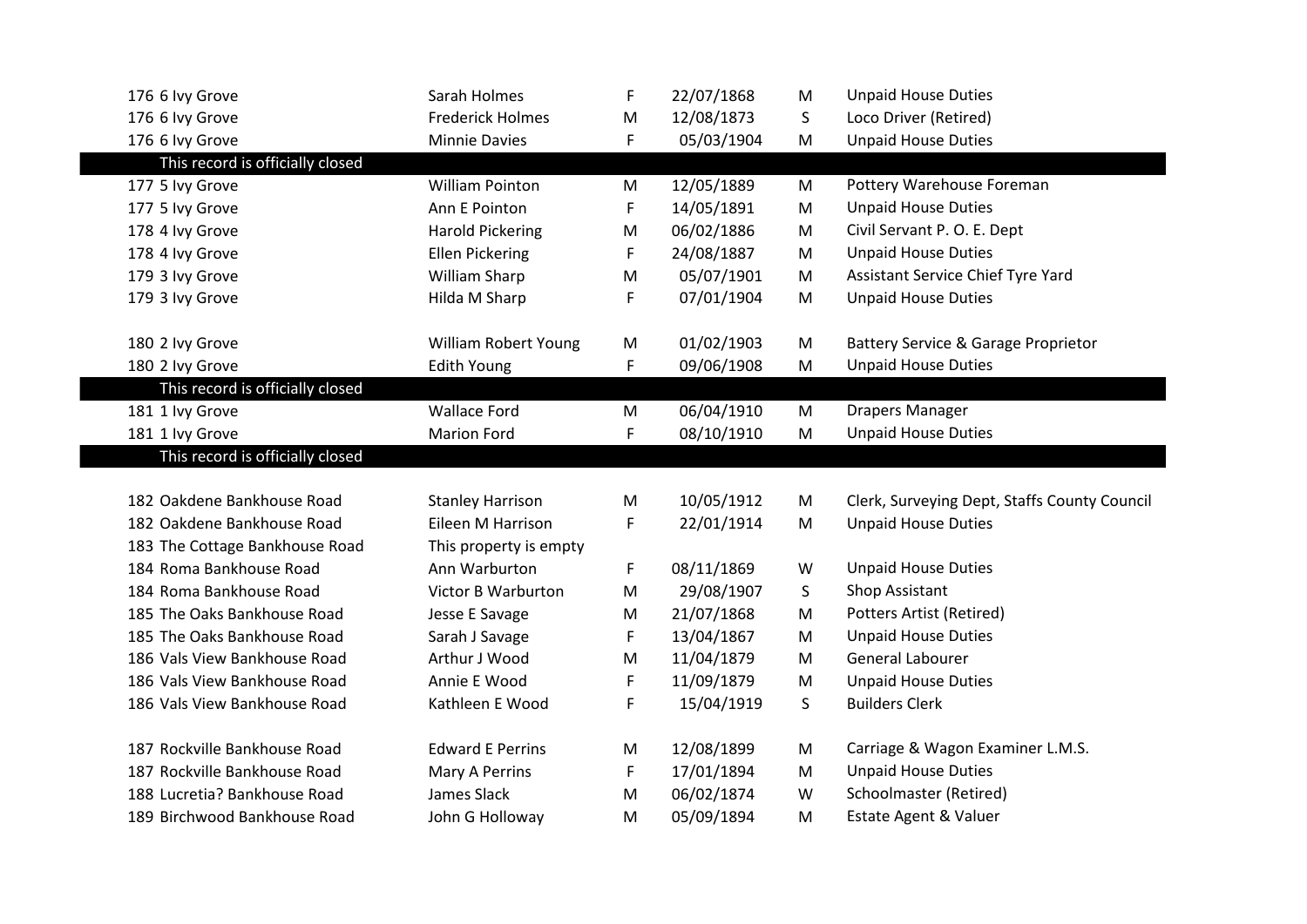| 189 Birchwood Bankhouse Road     | Jessie Holloway         | F. | 21/12/1899 | M         | <b>Estate Agent</b>                          |
|----------------------------------|-------------------------|----|------------|-----------|----------------------------------------------|
| 190 Raegor Bankhouse Road        | Sidney Lawrence         | M  | 28/05/1898 | M         | <b>Engineering Fitter, Tyre Factory</b>      |
| 190 Raegor Bankhouse Road        | Hilda M Lawrence        | F  | 26/08/1903 | M         | <b>Unpaid House Duties</b>                   |
| This record is officially closed |                         |    |            |           |                                              |
| This record is officially closed |                         |    |            |           |                                              |
| This record is officially closed |                         |    |            |           |                                              |
| This record is officially closed |                         |    |            |           |                                              |
| 191 ?? Bankhouse Road            | Peter Connelly          | M  | 03/06/1887 | M         | Shipping Clerk (Canal?)                      |
| 191 ?? Bankhouse Road            | <b>Mabel Connelly</b>   | F. | 11/10/1886 | M         | <b>Unpaid House Duties</b>                   |
| 191 ?? Bankhouse Road            | John Goman              | M  | 14/12/1905 | M         | Service & Electrical (Photographic Machines) |
| 192 Moreton House Bankhouse Road | Reginald J Moore        | M  | 06/11/1906 | M         | <b>Builder &amp; Contractor</b>              |
| 192 Moreton House Bankhouse Road | Eva M Moore             | F  | 03/10/1906 | M         | <b>Unpaid House Duties</b>                   |
| 193 Bankhouse Road               | Madeline Roach          | F  | 03/10/1892 | W         | <b>Unpaid House Duties</b>                   |
| 194 St Elma Bankhouse Road       | Albert H Dale           | M  | 22/01/1894 | S         | <b>Wholesale Merchant</b>                    |
| 194 St Elma Bankhouse Road       | E Brown Dale            | F. | 21/06/1863 | W         | ?? Retired                                   |
| 194 St Elma Bankhouse Road       | Amy E Dale              | F  | 25/05/1897 | S         | Carpet Merchant (Shop Keeper)                |
| 195 Lynford Bankhouse Road       | <b>Charles S Yates</b>  | M  | 28/01/1908 | M         | Maintenance Joiner L.M.S.                    |
| 195 Lynford Bankhouse Road       | Phyllis M Yates         | F. | 12/03/1909 | M         | <b>Unpaid House Duties</b>                   |
| This record is officially closed |                         |    |            |           |                                              |
| 196 Roseville Bankhouse Road     | <b>Thomas Davies</b>    | M  | 10/01/1872 | M         | Chief Inspector of Police (Retired)          |
| 196 Roseville Bankhouse Road     | Sarah Davies            | F  | 27/03/1874 | M         | <b>Unpaid House Duties</b>                   |
| 196 Roseville Bankhouse Road     | Mary E Byron            | F  | 27/10/1900 | W         | Housework                                    |
| 197 Bulls Head Bankhouse Road    | <b>Bertie E Abbots</b>  | M  | 21/07/1883 | ${\sf M}$ | <b>Hotel Manager</b>                         |
| 197 Bulls Head Bankhouse Road    | Margaret Abbots         | F  | 14/03/1885 | M         | <b>Houseduties Unpaid</b>                    |
| 197 Bulls Head Bankhouse Road    | C D Abbott              | M  | 26/03/1917 | S         | Motor fitter                                 |
| 197 Bulls Head Bankhouse Road    | Jane Bennett            | F  | 13/11/1897 | S         | <b>Barmaid</b>                               |
| 197 Bulls Head Bankhouse Road    | <b>Florence Coates</b>  | F  | 17/04/1899 | M         | <b>Barmaid</b>                               |
| 198 Garfield, New Inn Lane       | May Wm Hargreaves       | M  | 21/07/1873 | W         | Potters printers mixer                       |
| 198 Garfield, New Inn Lane       | E C Hargreaves          | F. | 25/05/1905 | S         | <b>Unpaid House Duties</b>                   |
| 198 Garfield, New Inn Lane       | <b>Alfred Shrapnell</b> | M  | 09/04/1899 | M         | <b>Bankers Clerk</b>                         |
| 198 Garfield, New Inn Lane       | Lilian J Shrapnell      | F  | 27/02/1905 | M         | <b>Unpaid House Duties</b>                   |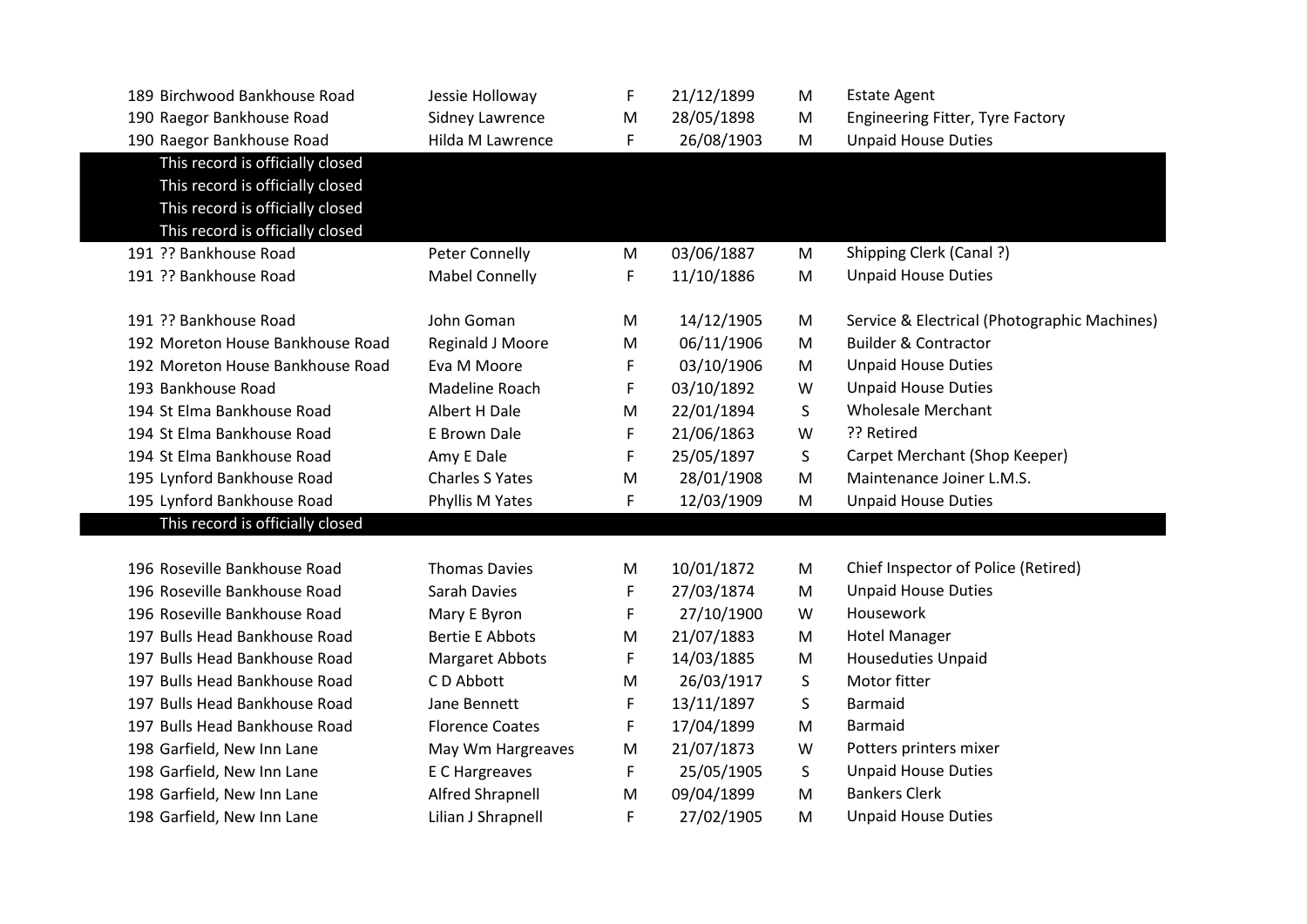|     | This record is officially closed |                        |   |            |             |                              |
|-----|----------------------------------|------------------------|---|------------|-------------|------------------------------|
|     | 199 Jesmonde                     | John W Hodgkinson      | M | 25/01/1900 | ${\sf M}$   | Power station fitter (elec)  |
|     | 199 Jesmonde                     | Evelyn A Hodgkinson    | F | 25/11/1908 | M           | <b>Unpaid House Duties</b>   |
|     | 199 Jesmonde                     | M Anne Hodgkinson      | F | 22/08/1938 | S           | Under School Age             |
|     | 199 Jesmonde                     | John Sharp             | M | 06/06/1906 | M           | <b>Bank Clerk</b>            |
|     | 199 Jesmonde                     | Eva G Sharp            | F | 17/06/1908 | ${\sf M}$   | <b>Unpaid House Duties</b>   |
|     | This record is officially closed |                        |   |            |             |                              |
|     | This record is officially closed |                        |   |            |             |                              |
|     | 200 Malvern                      | William Hobson Hodgki  | M | 11/02/1902 | M           | storekeeper                  |
|     | 200 Malvern                      | Doris M Hodgkiss       | F | 03/05/1903 | ${\sf M}$   | <b>Unpaid House Duties</b>   |
|     | This record is officially closed |                        |   |            |             |                              |
|     | 200 Malvern                      | Donald A Castle        | M | 03/10/1921 | S           | <b>Bank Messenger</b>        |
|     | 200 Malvern                      | Frederick R Hotel?     | M | 21/05/1921 | S           | <b>Bank Messenger</b>        |
|     | 201 Morie                        | <b>Eric S Walton</b>   | M | 19/05/1908 | M           | Calander Foreman TyreFactor  |
|     | 201 Morie                        | Mary Walton            | F | 15/08/1906 | M           | <b>Dsales Lady, Mantles</b>  |
|     | 201 Morie                        | <b>Terrence Walton</b> | M | 01/11/1932 | S           | At School                    |
|     | 202 Outwoods                     | John Bailey            | M | 04/05/1888 | W           | Disabled                     |
|     | This record is officially closed |                        |   |            |             |                              |
|     | 203 Stonebrook                   | C F Yates              | M | 02/06/1912 | ${\sf M}$   | Tile and colour mixer        |
|     | 203 Stonebrook                   | W M Yates              | F | 14/11/1911 | ${\sf M}$   | <b>Unpaid House Duties</b>   |
|     | 203 Stonebrook                   | P Anne Yates           | F | 05/12/1933 | $\mathsf S$ | At School                    |
|     | 204 Aileen                       | Wm A Shenton           | M | 20/12/1914 | M           | Electrician (wetence)        |
| 204 | Aileen                           | Sarah E Shenton        | F | 02/12/1914 | ${\sf M}$   | <b>Unpaid House Duties</b>   |
| 205 | 100 New Inn Lane                 | John A Parkes          | M | 06/08/1906 | ${\sf M}$   | Sanitary Fireday Mould Maker |
| 205 | 100 New Inn Lane                 | <b>Ethel Parkes</b>    | F | 03/07/1901 | M           | <b>Unpaid House Duties</b>   |
| 206 | 102 New Inn Lane                 | Wm A Baskeyfield       | M | 07/12/1902 | M           | Gardener and Eigesid turner  |
| 206 | 102 New Inn Lane                 | Daisy Baskeyfield      | F | 15/05/1907 | ${\sf M}$   | <b>Unpaid House Duties</b>   |
| 207 | 104 New Inn Lane                 | Harold Sawyer          | M | 20/06/1909 | M           | Lorry driver                 |
| 207 | 104 New Inn Lane                 | Georgina Sawyer        | F | 04/04/1908 | ${\sf M}$   | <b>Glazed Tile maker</b>     |
| 208 | 106 New Inn Lane                 | <b>Fredk Cressel</b>   | M | 18/12/1887 | M           | Coach and motor trimmer      |
| 208 | 106 New Inn Lane                 | Mgt Ciessel            | F | 10/01/1882 | M           | <b>China Paintress</b>       |
| 209 | 108 New Inn Lane                 | Wm W Russell           | M | 09/12/1896 | ${\sf M}$   | China Warehouseman           |
| 209 | 108 New Inn Lane                 | <b>B May Russell</b>   | F | 24/05/1901 | M           | Pottery enameller            |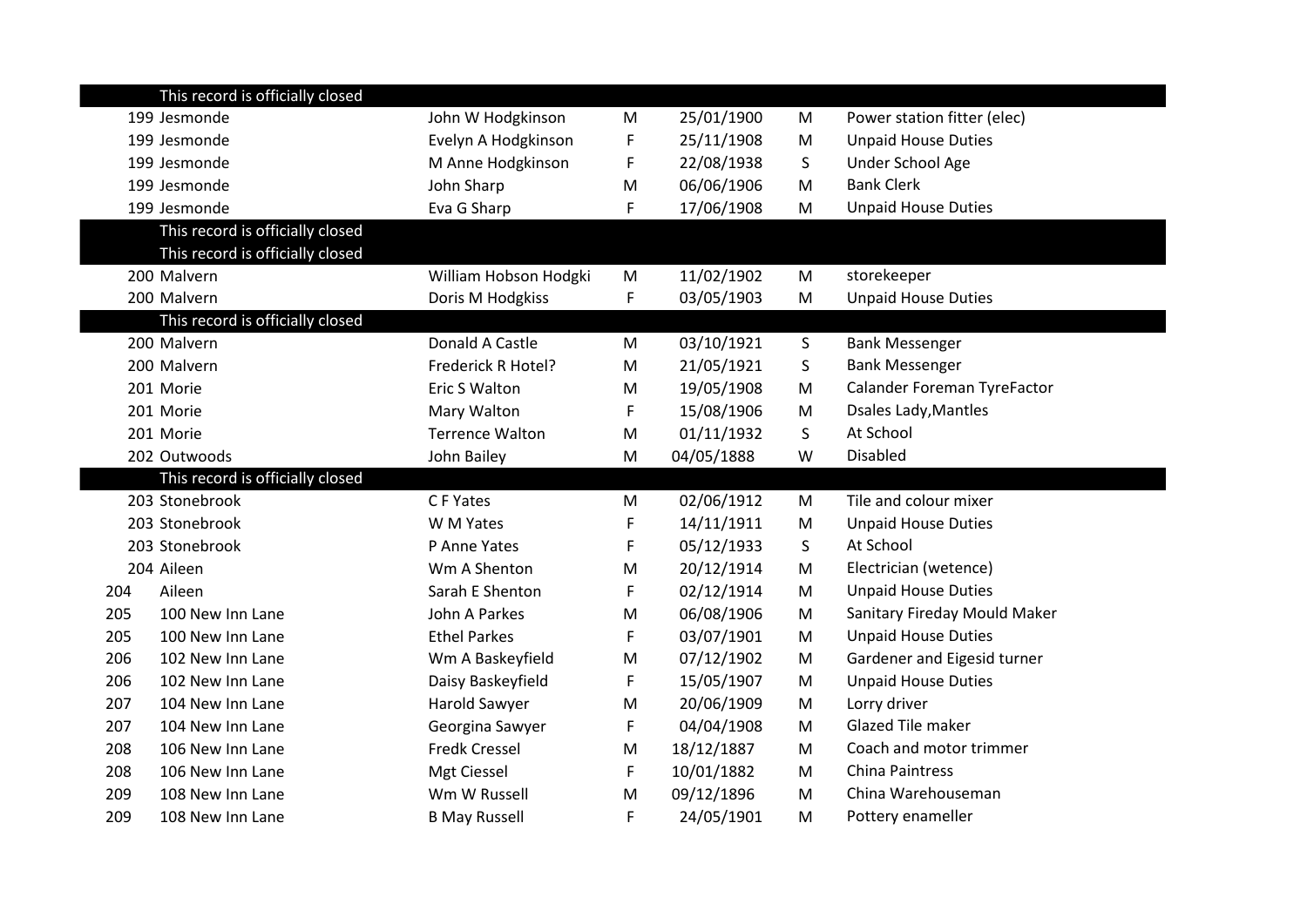| 210 | 110 New Inn Lane                 | Reg'd Banks          | M  | 13/07/1913 | M | Laundry hand                             |
|-----|----------------------------------|----------------------|----|------------|---|------------------------------------------|
| 210 | 110 New Inn Lane                 | F Annie Banks        | F  | 05/08/1914 | M | <b>Unpaid House Duties</b>               |
| 210 | 110 New Inn Lane                 | <b>Anthony Banks</b> | M  | 03/12/1937 | S | Under School Age                         |
| 210 | 110 New Inn Lane                 | H F Wingham          | M  | 10/04 1885 | M | <b>Bank Clerk</b>                        |
| 210 | 110 New Inn Lane                 | Jessie K M Wingham   | F  | 05/08/1898 | M | <b>Unpaid House Duties</b>               |
| 211 | This record is officially closed |                      |    |            |   |                                          |
| 212 | 114 The Laurels                  | Jane E Gould         | F. | 07/09/1866 | W | <b>Unpaid House Duties</b>               |
| 213 | 116 The Laurels                  | H Colin Dunn         | M  | 28/07/1908 | M | House decorator                          |
| 213 | 116 The Laurels                  | F May Dunn           | F  | 03/05/1914 | M | <b>Unpaid House Duties</b>               |
| 214 | 118 The Laurels                  | Cyril Ford           | M  | 26/10/1913 | M | Shop Ass't (Furniture)                   |
| 214 | 118 The Laurels                  | Florence Ethel Ford  | F. | 01/08/1915 | M | <b>Unpaid House Duties</b>               |
| 215 | 120 The Laurels                  | H John Webb          | M  | 27/04/1888 | M | Coal face worker                         |
| 215 | 120 The Laurels                  | Elsie Webb           | F  | 24/11/1899 | M | <b>Unpaid House Duties</b>               |
|     |                                  |                      |    |            |   |                                          |
| 216 | 122 The Laurels                  | Harold E Booth       | M  | 20/06/1908 | M | <b>Recuperation Chargeman Tyre Works</b> |
| 216 | 122 The Laurels                  | Lilian Booth         | F  | 18/07/1909 | M | <b>Unpaid House Duties</b>               |
| 216 | This record is officially closed |                      |    |            |   |                                          |
| 216 | 122 The Laurels                  | T E Hemmings         | F. | 16/10/1877 | W | <b>Unpaid House Duties</b>               |
| 217 | 124 The Laurels                  | James Allen          | M  | 24/2/1848  | W | Old age pensioner                        |
| 217 | 124 The Laurels                  | Mary E Allen         | F  | 29/09/1875 | S | Semi invalid                             |
| 218 | 126 The Laurels                  | Harry Hubble         | M  | 01/12/1889 | M | <b>Colliery Hewer</b>                    |
| 218 | 126 The Laurels                  | Rose Hubble          | F  | 15/02/1880 | M | <b>Unpaid House Duties</b>               |
| 218 | 126 The Laurels                  | Dennis Brown         | M  | 04/03/1916 | M | Colliery boiler and fireman              |
| 218 | 126 The Laurels                  | Doris Brown          | F  | 24/10/1918 | M | <b>Unpaid House Duties</b>               |
| 219 | 128 The Laurels                  | C James Hazard       | M  | 30/04/1880 | M | Civil servant M of L                     |
| 219 | 128 The Laurels                  | Edith M Hazard       | F  | 05/04/1880 | M | <b>Unpaid House Duties</b>               |
| 220 | 194 The Laurels                  | John W Prince        | M  | 03/1863    | M | Butcher (retired)                        |
| 220 | 194 The Laurels                  | <b>Ruth Prince</b>   | F  | 08/1869    | M | <b>Unpaid House Duties</b>               |
| 220 | 194 The Laurels                  | Frank H Prince       | M  | 06/1896    | S | Estate labourer                          |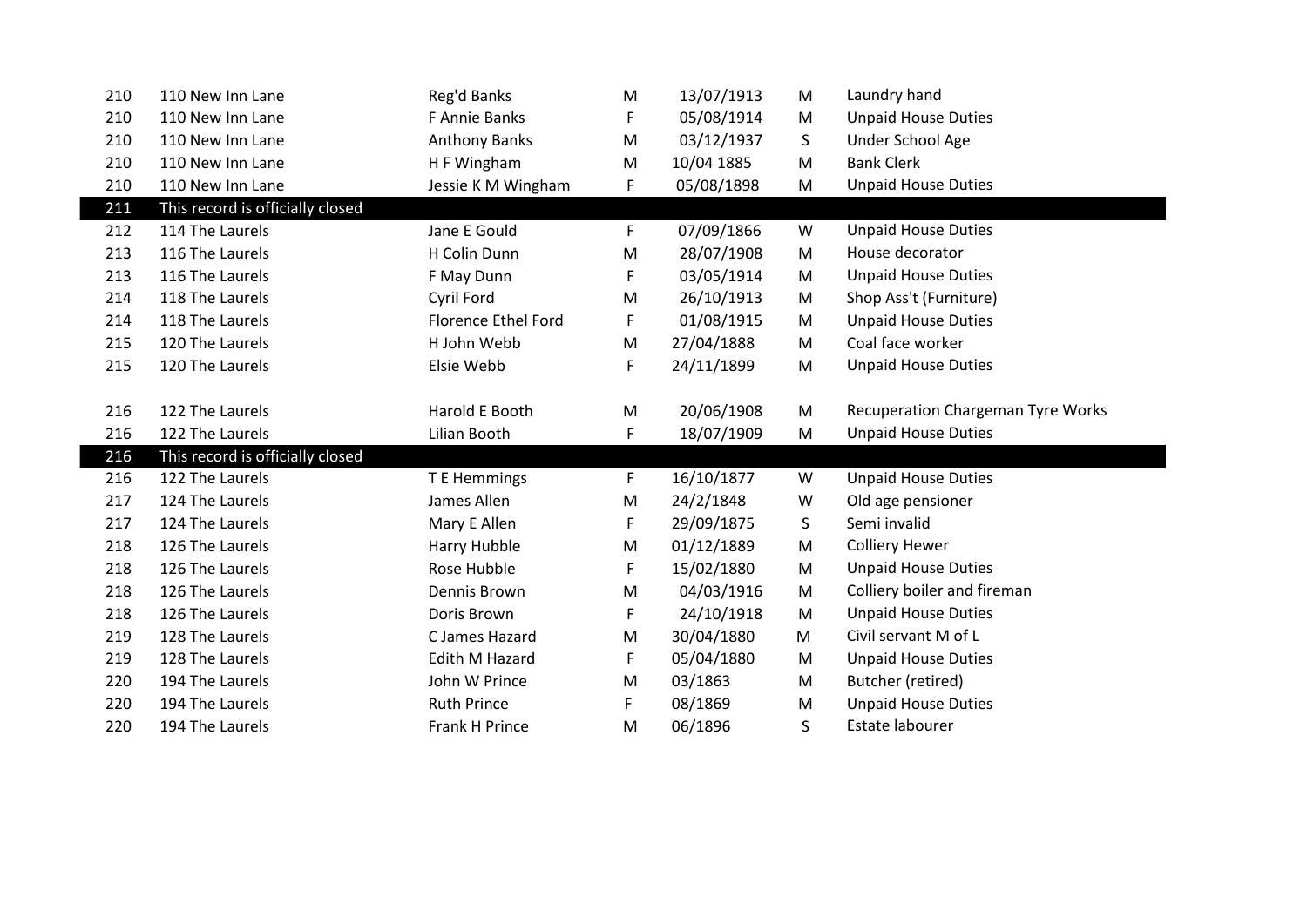| 167 | 194?                      | <b>Noreen Collins</b>     | F | 18/09/1921 | S. | <b>Bank Clerk</b>             |
|-----|---------------------------|---------------------------|---|------------|----|-------------------------------|
| 43  |                           | <b>E George McDonnell</b> | M | 18/06/1910 | M  | Chartered architect           |
| 13  | <b>Holmyidd Stone Rd</b>  | Doreen E M Wooldridge     | F | 29/09/1910 | M  | <b>Unpaid House Duties</b>    |
| 72  | The Mount                 | <b>Norman Hughes</b>      | M | 18/01/1910 | S  | <b>Gentlemans outfitters</b>  |
| 160 | <b>15 Margater Avenue</b> | Elizabeth Leech           | F | 27/08/1855 | W  | <b>Retired HD</b>             |
| 44  |                           | <b>Gladys L Sinclair</b>  | F | 22/06/1904 | M  |                               |
| 20  |                           | <b>Gladys Moss</b>        | F | 17//2/1904 | M  | <b>Unpaid House Duties</b>    |
| 119 |                           | Helen M A Coleman         | F | 01/06/1909 | M  | <b>Unpaid House Duties</b>    |
| 15  |                           | Joan A Needham            | F | 28/09/2021 | S. |                               |
| 48  |                           | Norman Bell               | M | 30/07/1997 | M  |                               |
| 44  | <b>6 Allerton Road</b>    | <b>Norman Sinclair</b>    | M | 26/05/1880 | M  | <b>Colour Manufacturer</b>    |
| 25  | <b>Redlands Stone Rd</b>  | <b>Gladys A Evans</b>     | F | 21/05/1917 | S. | <b>Bank Clerk</b>             |
| 36  | <b>Old School House</b>   | John H Fraser             | M | 07/10/1988 |    | <b>Scaffolding supervisor</b> |
| 140 | Robinson Rd               | <b>Margaret Wright</b>    | F | 14/03/1932 | S. | At school                     |
| 96  | 5 Boma Rd                 | <b>Esme F M Johnson</b>   | F | 16/10/1915 | S. | Clerk (wines and spirits)     |
| 67  | Porthmeal                 | <b>E Ann Holmes</b>       | F | 14445      | S. | Under school age              |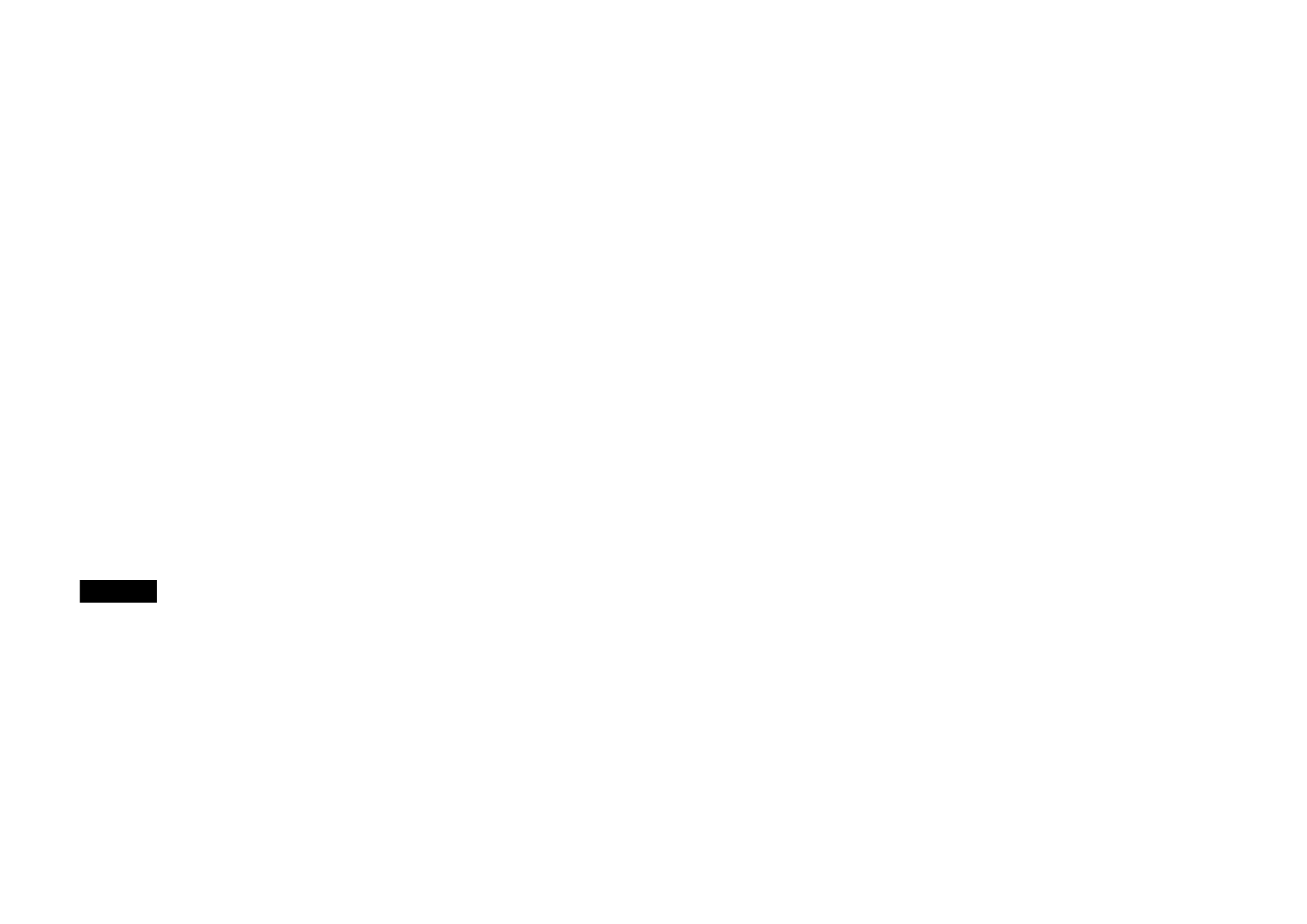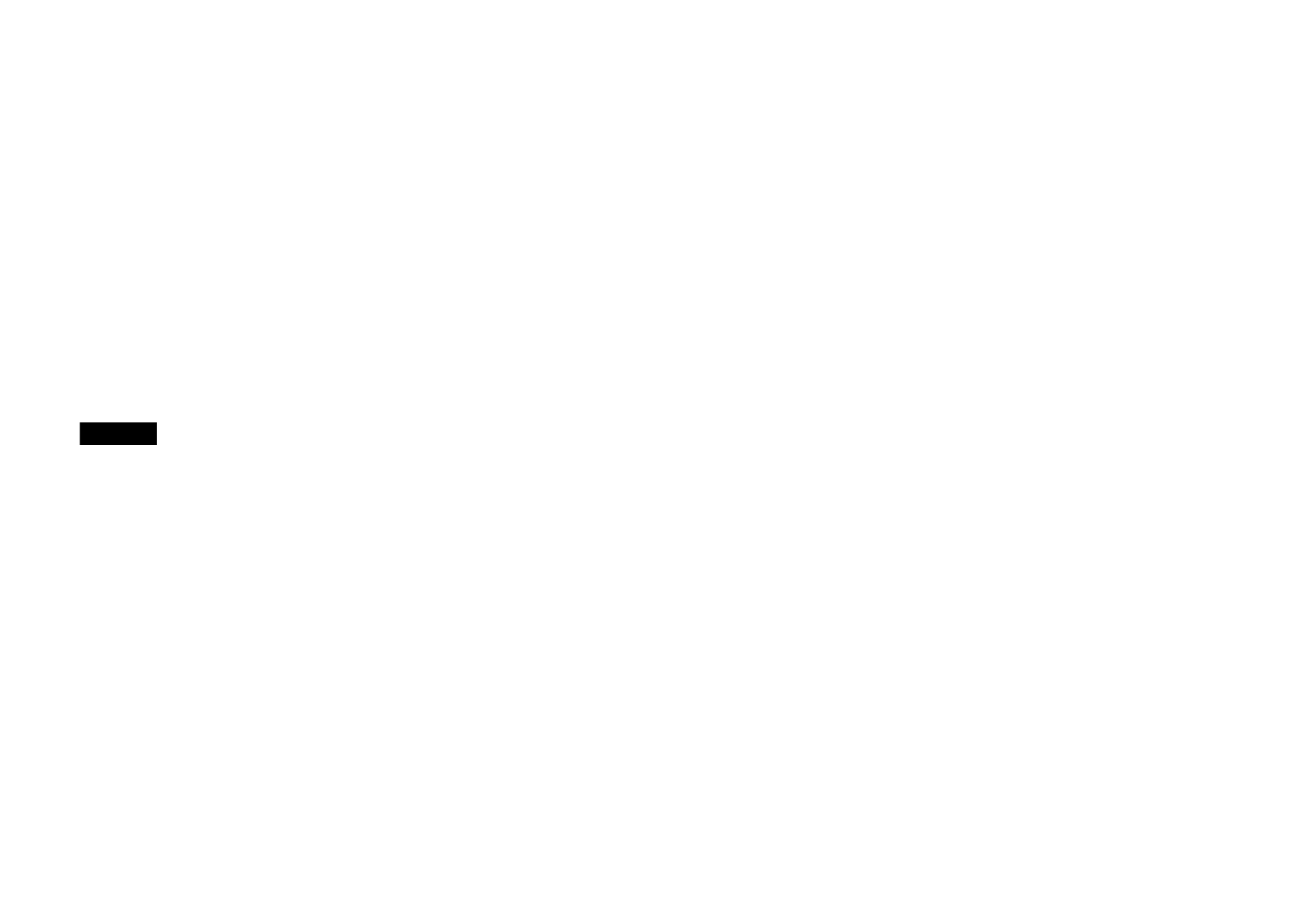$\overline{1}$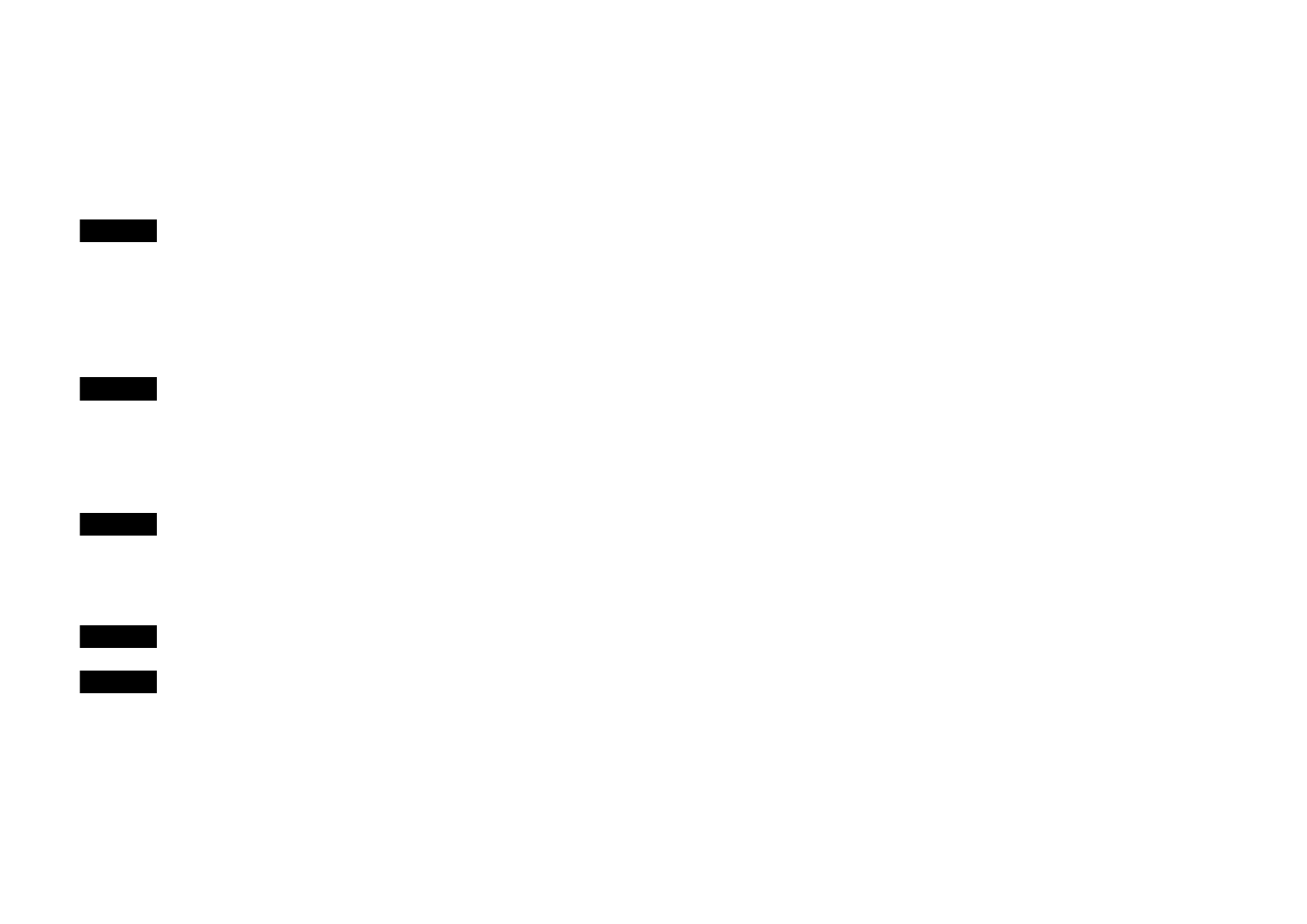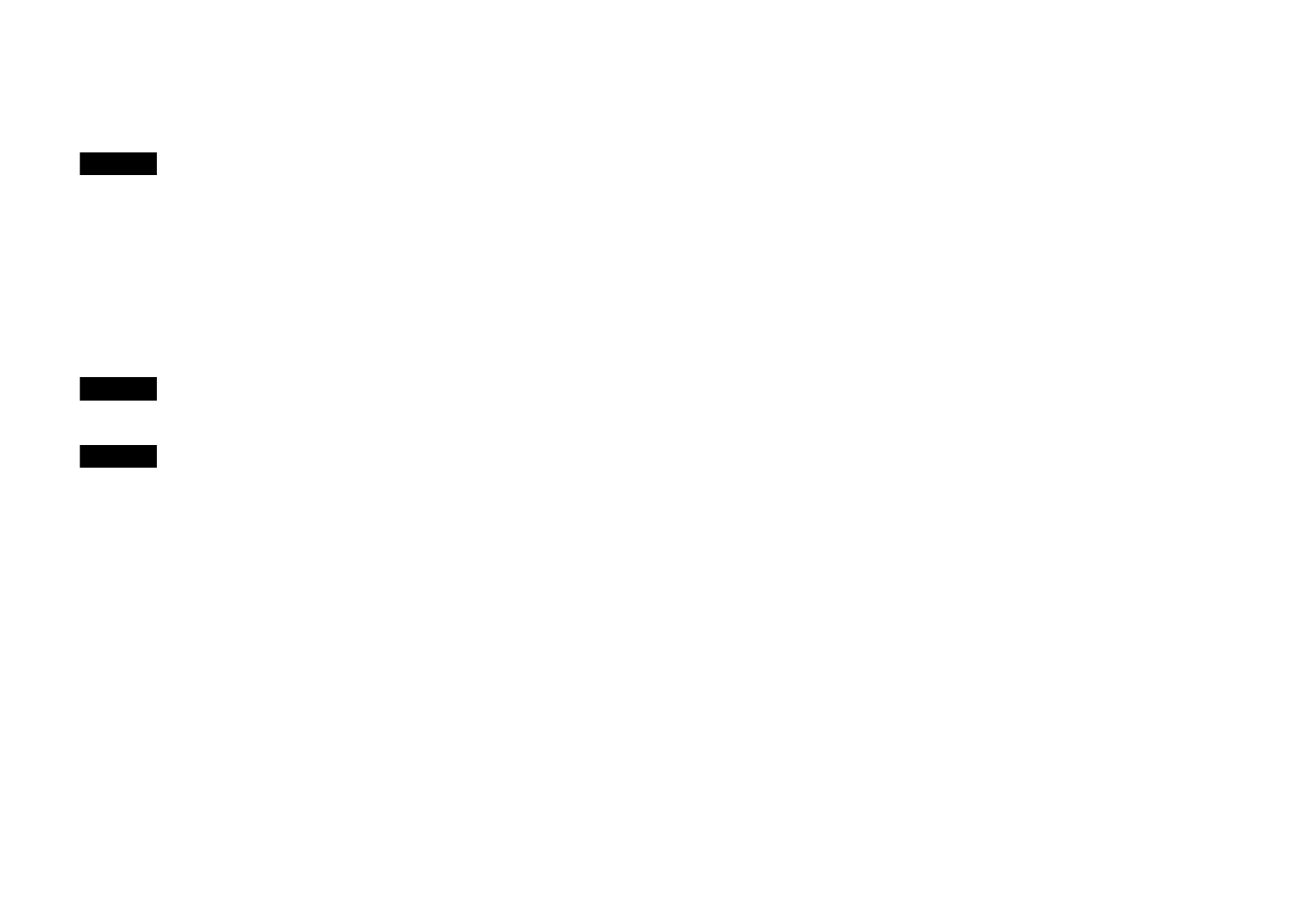$\blacksquare$